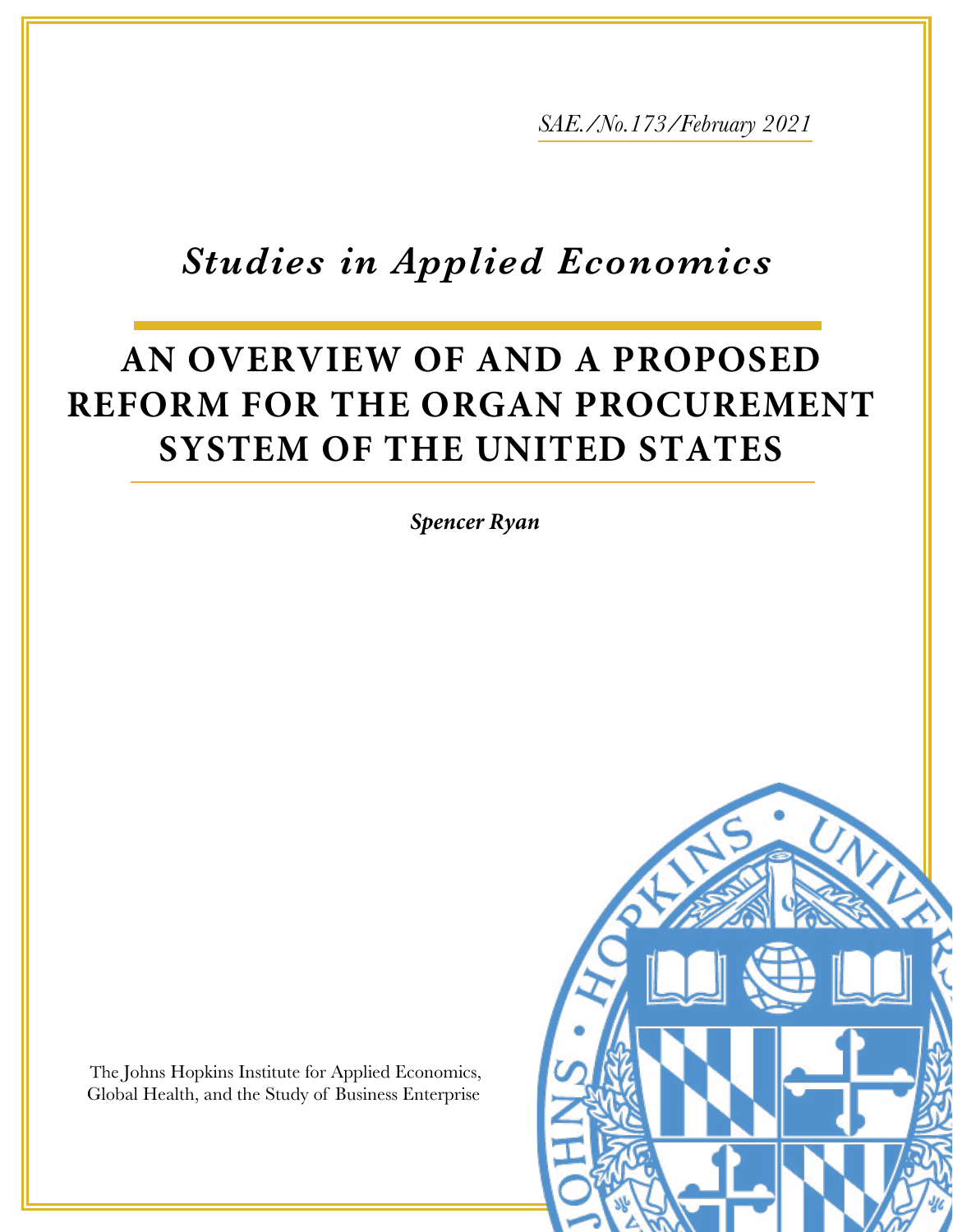### **An Overview of and a Proposed Reform for the Organ Procurement System of the United States**

By Spencer Ryan

#### **About the Series**

The *Studies in Applied Economics* series is under the general direction of Professor Steve H. Hanke, Founder and Co-Director of the Johns Hopkins Institute for Applied Economics, Global Health, and the Study of Business Enterprise [\(hanke@jhu.edu\)](mailto:hanke@jhu.edu).

#### **About the Author**

Spencer Ryan [\(sryan34@jhu.edu\)](mailto:sryan34@jhu.edu) is a sophomore at Johns Hopkins University in Baltimore, pursuing a double major in economics and biology. He wrote this paper as the chief undergraduate research assistant of the Supply-Side Economics team at the Johns Hopkins Institute for Applied Economics, Global Health, and the Study of Business Enterprise. On campus, Spencer is a member of the varsity swim team and the Johns Hopkins Neuro-Oncology Surgical Outcomes Lab.

#### **Abstract**

Over 107,000 Americans are currently awaiting a lifesaving organ transplant. The vast shortage of organs for transplant in the United States is commonly known, but few are aware that the capacity exists for an additional 28,000 organs to be procured each year. These viable organs are not procured because of the limitations of the market and governance structure of the organizations primarily responsible for organ procurement across the United States, Organ Procurement Organizations (OPOs). In this paper, the author provides an overview of the current organ procurement system and its flaws, debates the newly revised organ procurement regulations to come into effect in 2022, and offers a sweeping, market-based reform proposal for the organ procurement system.

#### **Acknowledgements**

I thank Professor Steve H. Hanke for providing me with the opportunity to write this paper. I thank Dr. Kurt Schuler for his guidance and inspiring me to dive into this topic. I also thank Brianna Doby of Johns Hopkins School of Medicine for her guidance.

**Keywords:** Organ Procurement, Organ Procurement Organizations (OPOs) **JEL Codes:** I10, I11, I18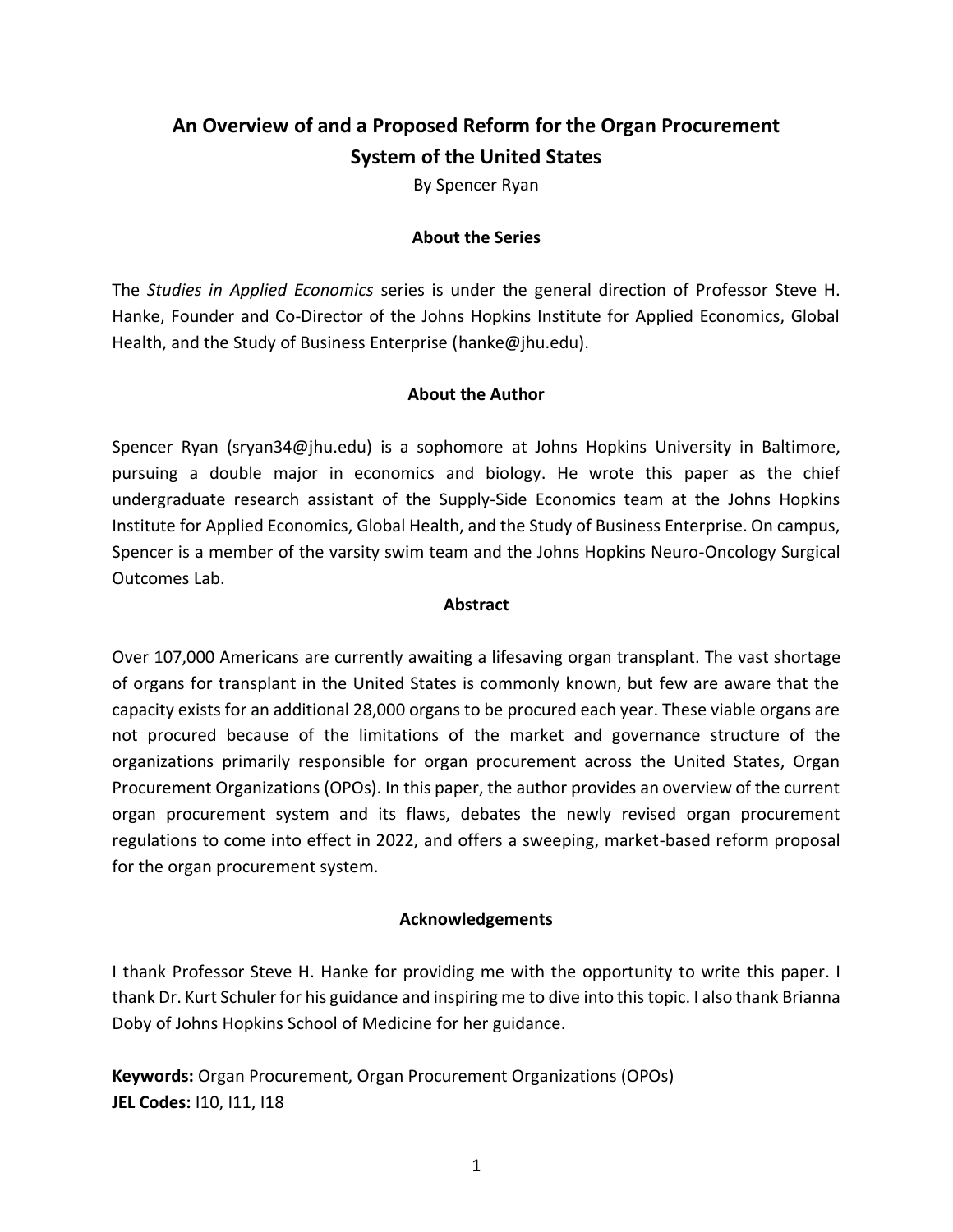#### **Introduction**

As of February 2020, over 107,000 Americans are on the U.S. organ transplant wait list.<sup>1</sup> Each day, 17 people die waiting for an organ transplant.<sup>2</sup> The need for organs far outstrips supply, yet, shockingly, as many as 28,000<sup>3</sup> organs eligible for transplantation go unprocured each year.<sup>4</sup> If these organs were procured properly and transplanted, not only would thousands of lives be saved, but also \$40 billion in taxpayer dollars could be saved within 10 years.<sup>5</sup> Why are these organs not being procured and delivered to those in need? The answer: the vastly inefficient system of monopolistic government contractors known as Organ Procurement Organizations (OPOs) that handle much of the organ donation process.

To sum up the work of OPOs in one sentence, the Department of Health and Human Services (HHS) succinctly states, "there are currently 58 OPOs that are responsible for identifying eligible donors and recovering organs from deceased donors in the United States (U.S.)." <sup>6</sup> As of January 1st, 2021, two organ procurement organizations, LifeChoice Donor Services and New England Donor Bank, have merged, bringing the total number of OPOs to 57.<sup>7</sup>

#### **Overview of Organ Procurement Organizations and the procurement process**

In order to be an OPO, an organization must comply with both the Social Security Act and the Public Health Service Act. Regarding the Social Security Act, an OPO must meet certain qualifications and requirements in order for organ procurement costs to be paid by Medicare or Medicaid. These qualifications and requirements are created by the Centers for Medicare and Medicaid Services (CMS), a part of the Department for Health and Human Services. Pursuant to the Public Health Service Act, the Secretary of the Department of Health and Human Services is required to establish outcome and process performance measures that OPOs will be required to meet in order to continue operating. If the OPO is unable to meet CMS's performance requirements, it cannot be reimbursed for its procurement costs through Medicaid or Medicare and would be decertified as an Organ Procurement Organization. CMS's performance requirements are explained in detail in the below section, lack of government oversight.<sup>8</sup>

<sup>1</sup> Organ Procurement and Transplantation Network: Data." *OPTN*, 16 Feb. 2021.

<sup>2</sup> "Organ Donation Statistics." *Organ Donor*, 28 Sept. 2020.

<sup>3</sup> Goldberg, D., et al. "Changing Metrics of Organ Procurement Organization Performance in Order to Increase Organ Donation Rates in the United States." *American Journal of Transplantation.*

<sup>4</sup> "Reforming Organ Donation in America." *Bridgespan.org*, The Bridgespan Group.

<sup>5</sup> Rosenberg, Paul, et al. "Transforming Organ Donation in America." *Bridgespan.org*, The Bridgespan Group.

<sup>6</sup> Proposed Rule: "Medicare and Medicaid Programs; Organ Procurement Organizations Conditions for Coverage:

Revisions to the Outcome Measure Requirements for Organ Procurement Organization." *Federal Register.* 7 "Organ Procurement Organization (OPO) Reports." *OPO-Specific Reports.*

<sup>8</sup> Final Rule: "Medicare and Medicaid Programs; Organ Procurement Organizations Conditions for Coverage: Revisions to the Outcome Measure Requirements for Organ Procurement Organizations." *Federal Register.*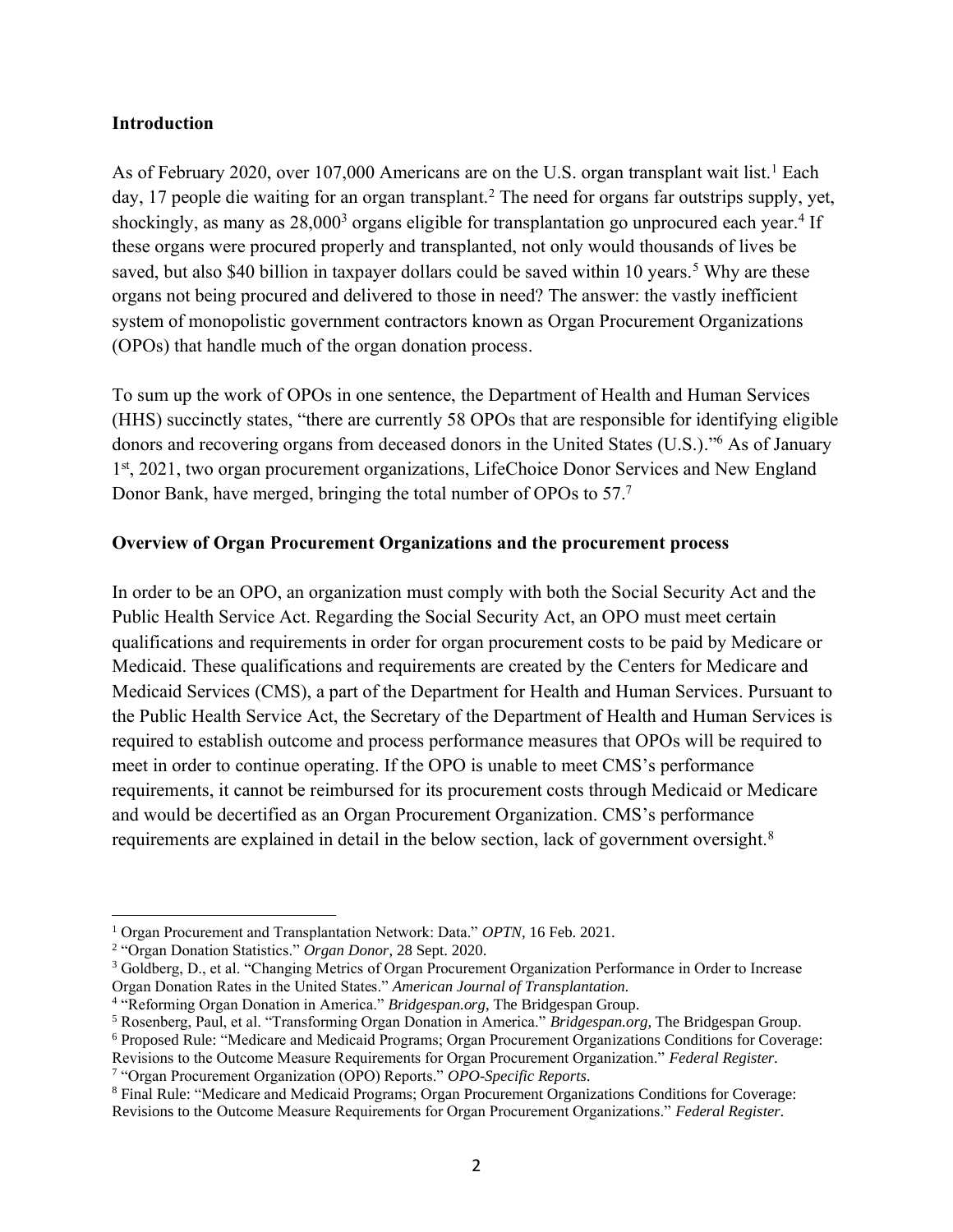Additionally, the Social Security Act requires an OPO to participate in the Organ Procurement and Transplantation Network (OPTN). The OPTN links all members of the transplantation system. Currently, the United Network for Organ Sharing (UNOS) serves as the OPTN contractor. OPOs are required to report their procurement data to UNOS, including the data used to calculate the outcome measures for OPOs by CMS.<sup>9</sup>

In total, 57 Organ Procurement Organizations operate in the U.S., each a monopoly service provider for the procurement of organs within outlined geographic territories, known as Designated Service Areas (DSAs). While some OPO boundaries are drawn along state lines, many cross state lines, and some OPOs even control islands of territory within other OPO's DSAs.<sup>10</sup> The geographic divisions of OPOs are a fossil of how the system developed in its early years after the first OPO, the New England Organ Bank, based in Boston, was initially created in 1968. Over time, many OPOs were created, fell out of existence, were taken over by other OPOs, or merged with neighboring OPOs to form the system of 57 organizations that we see today.<sup>11</sup>

The organ procurement process begins with an eligible patient in a hospital. Patients eligible for organ donation are most commonly those who have the potential to be declared brain dead, known as Donation after Brain Death (DBD). But, along with recent advances in medicine, Donation after Cardiac Death (DCD) has become a growing source of procured organs. Hospital care providers have agreements with their local OPO that describe "triggers" to refer a patient for potential organ donation. Should a patient meet these triggers (which are variable, discretionary, and not readily available for study, scrutiny, or comparison between OPOs), then the patient is referred to the hospital's organ procurement organization, as required by law. The OPO performs an initial screening after the hospital referral to determine if the patient would be an eligible donor. It is also worth noting that OPO criteria for "eligibility" for donation is variable, discretionary, and not readily available for study, scrutiny, or comparison by any stakeholder within the transplant system, including oversight bodies.

Following this initial screening, the organ procurement organization may decide to rule out this patient for organ donation eligibility or may continue to follow and assess the patient. High performing OPOs send a representative immediately to thoroughly evaluate whether or not the patient is an eligible donor.<sup>12</sup> If the patient is then determined to be an eligible donor, the OPO should approach the family of the patient for authorization to move forward with the organ procurement process. Upon family authorization, the OPO takes over clinical management of the donor from hospital staff. Once the OPO takes over, it provides staffing for the case, including nurses, surgical techs, and support staff to begin organ procurement. OPOs should have protocols

<sup>&</sup>lt;sup>9</sup> Ibid.

<sup>10</sup> "Organ Procurement Organization (OPO) Reports." *OPO-Specific Reports.*

<sup>11</sup> "Timeline of Historical Events and Significant Milestones." *Organ Donor.*

<sup>&</sup>lt;sup>12</sup> Center, LifeGift Organ Donation. "US Organ Donation Breakthrough Collaborative Increases... : Critical Care Nursing Quarterly." *LWW*, 2008.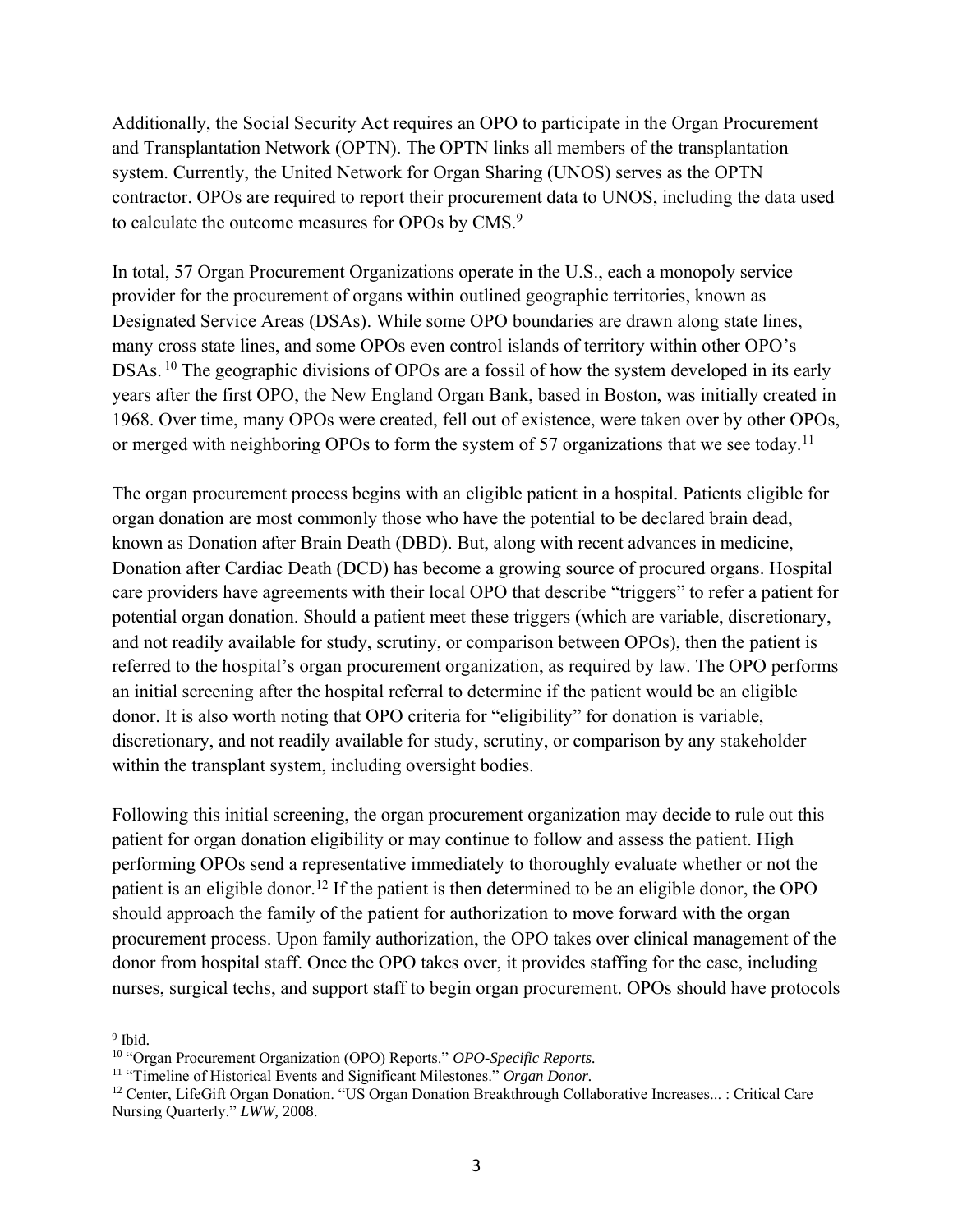in place in order to maximize organ yield through this process. Concurrently, the OPO "allocates" the organs, using the UNOS system to attempt to find matches for the organs, once recovered. 13

The contents of this paper will discuss the problems and a possible solution to inefficiencies at the OPO level that inhibit an OPO's ability to successfully and efficiently procure organs. This paper will not discuss the match or allocation services, or waitlist policies created and enforced by UNOS.

Although the system is of maximal importance to the United States population, the organ procurement system is flawed and inefficient, with as many as 28,000 eligible organs going unprocured or otherwise untransplanted each year.<sup>14</sup> Little is reported or understood about the efficiency and effectiveness of the OPO system, as OPOs report essentially no process-related data to any oversight body or UNOS. Notably, "critical process breakdowns…such as untimely referrals, suboptimal requests for donation, or early extubating, are therefore not visible to the national transplant community."<sup>15</sup> Due to poor oversight, many of the worst issues within the procurement system are kept secret. Several activist and policy reform advocate organizations, one of the most vocal being the patient advocacy group Organize, have been outspoken with their displeasure with the organ procurement system: "Performance varies across the OPO network, with many persistent underperformers failing to improve over the last decade."<sup>16</sup>

Currently available objective data indicates wide variance among OPO performance; with many OPOs performing significantly worse than others. The term "performance" obscures the human meaning of this inefficiency, since low, ineffective, or inefficient performance means eligible organs go unprocured and Americans continue to hold a spot on a deadly transplant waitlist. Because of the significant OPO performance variance, many hospitals are stuck working with underperforming OPOs. Over time, "when OPOs are inefficient or ineffective, donor hospitals are reluctant to refer potential donors, and transplant centers have fewer organ offers for patients on the waiting list. The end result is a bottleneck within the system that leads to avoidable deaths and increased national health care spending."<sup>17</sup> In many instances involving the worst performing OPOs, upon a hospital's referral, the OPO may respond late or not respond at all. In organ procurement, ischemic time (the time that organs are viable for transplantation) is severely limited,<sup>18</sup> and extended case times or suboptimal OPO practice that adds ischemic time can result in far fewer successful transplantations. Moreover, data suggest that as hospitals become more

<sup>13</sup> "The Deceased Donation Process." *Organ Donor.*

<sup>14</sup> Rosenberg, Paul, et al. "Transforming Organ Donation in America." *Bridgespan.org*, The Bridgespan Group.

<sup>15</sup> Doby, Brianna L., et al. "Improving OPO Performance through National Data Availability." *American Journal of Transplantation*, vol. 19, no. 10, 2019, pp. 2675–2677.

<sup>16</sup> "Reforming Organ Donation in America." *Bridgespan.org*, The Bridgespan Group.

<sup>&</sup>lt;sup>17</sup> Organize. Organ Donation Report. 2019.

<sup>18</sup> "Acceptable Ischemic Times." *Nebraska Organ Recovery - Organ Donation in Nebraska.*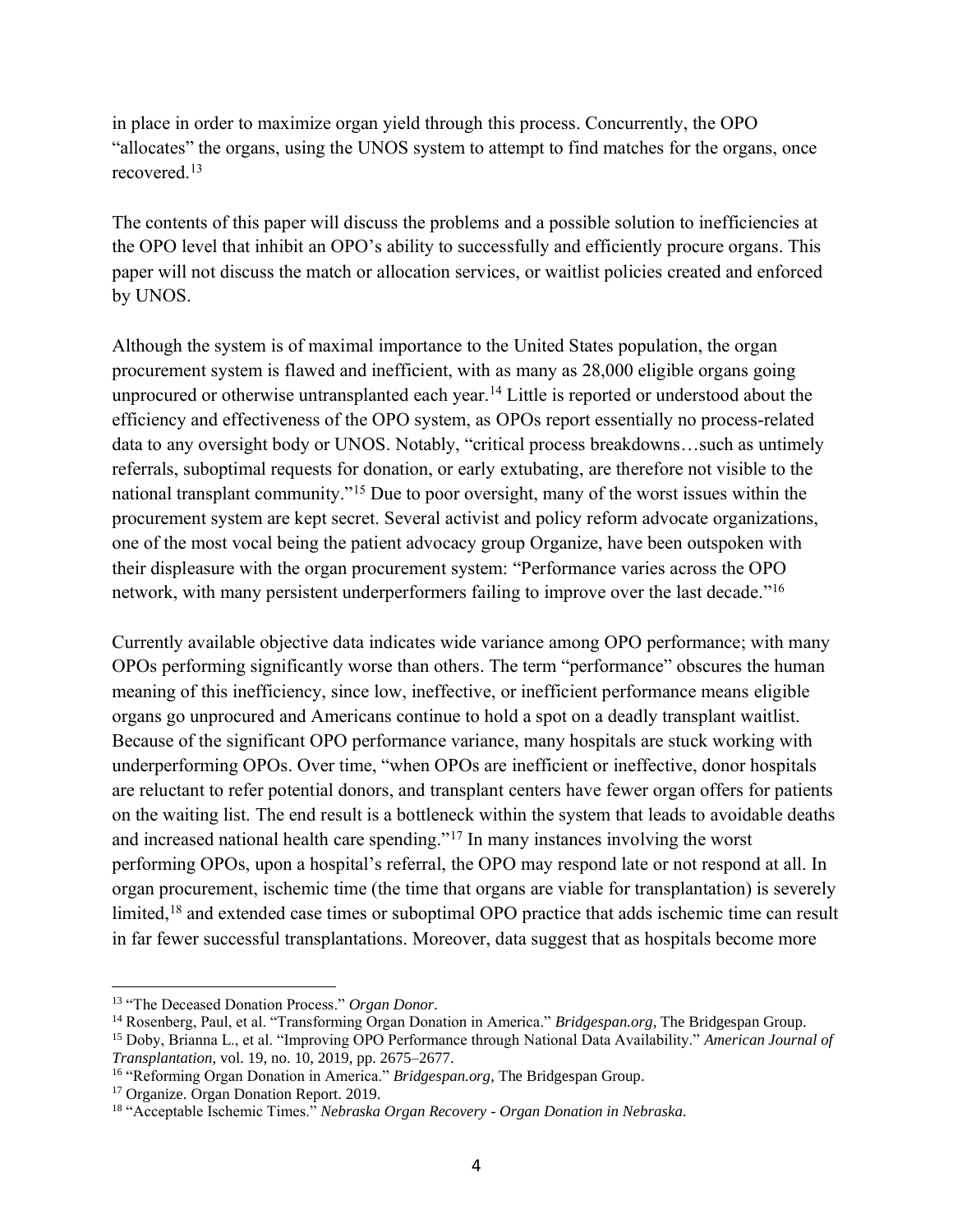frustrated with OPO performance, death referral rates from the hospital to the OPO tend to drop correspondingly. In some cases, hospitals have so grown so frustrated with OPOs and their lack of responsiveness, that they refer very few potential donors to their OPO.<sup>19</sup>

Another complaint regarding organ procurement argues that the metrics by which OPOs are judged, which are created by CMS and should incentivize maximal organ procurement, have actually steered organ procurement organizations in the opposite direction. A comprehensive report in 2019 compiled by the Bridgespan group noted that "existing regulations need dramatic improvement to remove perverse incentives to organ procurement (for example, OPOs are evaluated on the number of organs procured per donor, which leads to older single-organ donors being overlooked) and increase continuous performance accountability."<sup>20</sup>

Why do all of these problems occur within the organ procurement system? Organ Procurement Organizations have few incentives to succeed beside the good consciences of their executives. OPOs face no market pressures to succeed and have never faced significant retaliation from their regulatory body, CMS. This combination of a lack of market and government incentives has resulted in a massive 470% discrepancy in transplantation rates as a percentage of inpatient deaths between the best and worst OPOs. 21

#### **Potential of reform**

If the discrepancies between OPOs were diminished and all OPOs were held to a high standard by CMS, benefits abound. A study by researchers at the University of Pennsylvania, and subsequent analysis by the Bridgespan Group found that each year, if the organ procurement system operated perfectly efficiently, an additional 28,000 organs could be procured and transplanted. And, because some patients receive more than one organ, this could result in an additional 25,000 lives saved each year.<sup>22</sup>

In addition, the benefits to the American taxpayer are significant. The most common organ needed for transplant are kidneys. For those in need of a kidney transplant, many require dialysis treatments until they are able to receive a kidney transplant. Dialysis treatments cost Medicare about \$90,000 per person per year. When compared to the average cost of surgery and immunosuppressive drugs in the years thereafter, a kidney transplant would save Medicare \$250,000 per transplant over the first five years after the transplant.<sup>23</sup> When combining these cost

<sup>19</sup> Doby, Brianna L., et al. "Results of a Data‐Driven Performance Improvement Initiative in Organ Donation." *Wiley Online Library*, John Wiley & Sons, Ltd, 2 Jan. 2021.

<sup>20</sup> "Reforming Organ Donation in America." *Bridgespan.org*, The Bridgespan Group.

<sup>&</sup>lt;sup>21</sup> "Medicare and Medicaid Programs; Organ Procurement Organizations Conditions for Coverage: Revisions to the Outcome Measure Requirements for Organ Procurement Organization." *Federal Register.*

<sup>22</sup> Rosenberg, Paul, et al. "Transforming Organ Donation in America." *Bridgespan.org*, The Bridgespan Group.

<sup>23</sup> Kessler, Judd B., and Alvin E. Roth. "Getting More Organs for Transplantation."*American Economic Association.*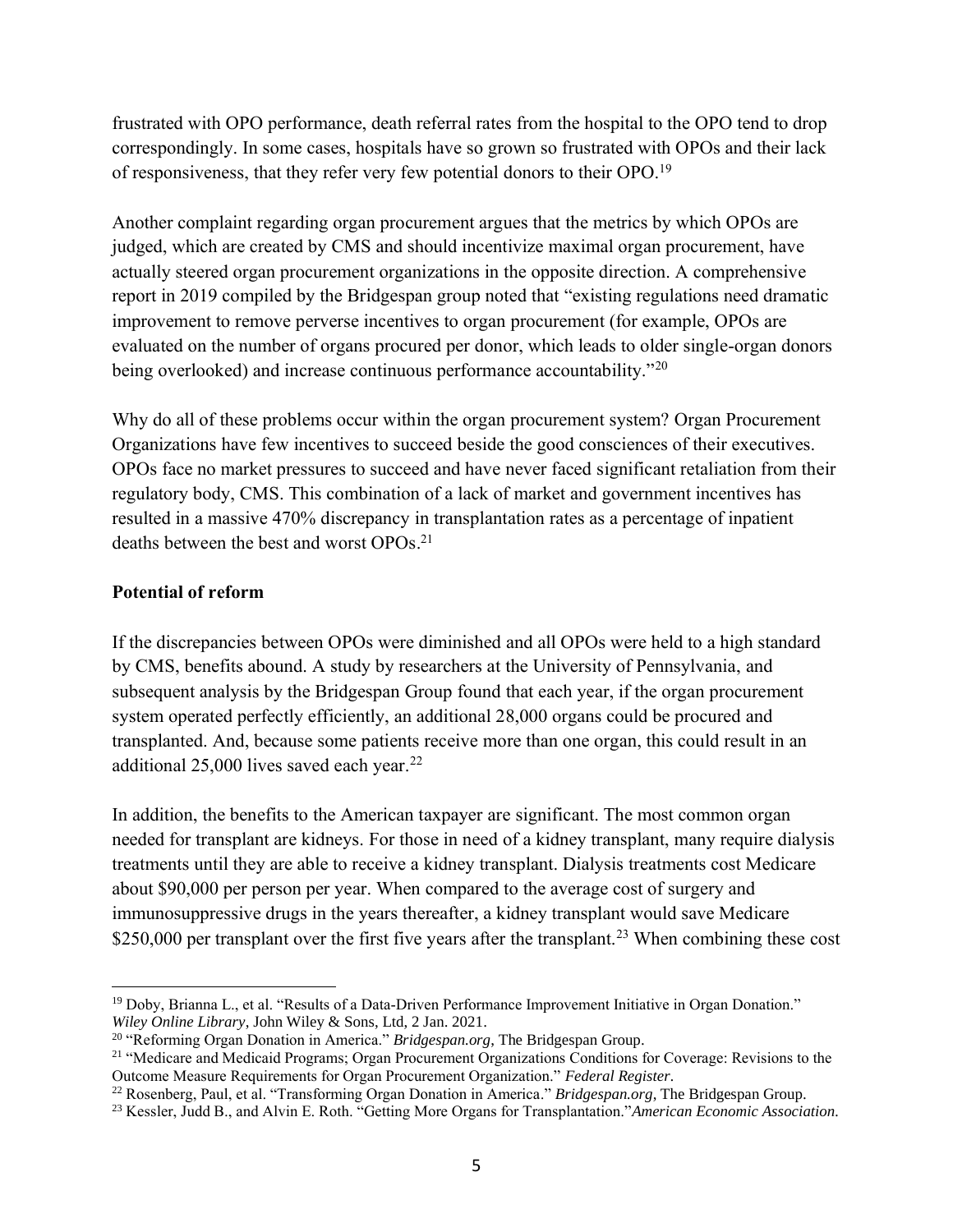saving figures with the 28,000 potential for procured organs, the Bridgespan group estimates roughly 40 billion could be saved in Medicare costs over ten years by capitalizing on the organ donation capabilities of the United States.<sup>24</sup>

#### **Flaws of the current procurement system:**

Many key problems of the current system source from poor government regulations and are described in detail below. All of which result in wasted eligible organs and taxpayer dollars. In short, as phrased by Steve H. Hanke, "the shortage of kidneys and other organs is substantially, and probably fully, the fault of inhumane government regulations."<sup>25</sup>

#### *Designated Service Areas (DSAs):*

Each of the 57 OPOs have been given exclusive rights to the procurement of organs within specified geographic areas known as Designated Service Areas (DSAs). These areas do not follow lines that would imply efficiency, or perfectly follow states lines, but are rather a remaining, arcane factor leftover from when the system was originally set up in the 1960s, and how it grew in the years following. The adverse consequences of this setup are numerous.

First, while an OPO may have facilities, staff, and infrastructure near an OPO territory border, these resources are limited and bound. The OPO cannot procure an organ on the other side of its geographic boundaries, except in special cases, even if it may be the organization best fitted to perform the procurement. For example, although an OPO based in Maryland may be more efficient and timelier than its counterpart in Virginia, hospitals and patients in Virginia, even those near the Maryland border, are stuck working with their inefficient and slow OPO. This inefficient system means that although the infrastructure may be available for a successful and timely procurement to occur, many organs go unprocured or are procured too late.<sup>26</sup>

A second factor regarding designated service areas is that OPOs do not have to compete with each other to secure hospital contracts or procure organs. Each OPO has complete reign over the procurement of all organs within its DSA. No other OPO, except in special cases where hospitals are granted a waiver to work with different OPOs, is able to procure organs within other DSAs. So, in their contentment, each OPO does not have incentives to beat out other OPOs, especially its neighbors, even if the OPO itself is underperforming. Each OPO does not have an incentive to better its relationship with hospitals, or improve its referral response time, because there is no other OPO that could work with the hospital and procure organs within its boundaries. In fact, OPOs disregard their service areas to the extreme extent that "just over half (56.4%) of the HCPs

<sup>24</sup> Rosenberg, Paul, et al. "Transforming Organ Donation in America." *Bridgespan.org*, The Bridgespan Group.

<sup>25</sup> Hanke, Steve. "President Trump Delivers Lifesaving Deregulation." *Forbes*, Forbes Magazine.

<sup>26</sup> Rosenberg, Paul, et al. "Transforming Organ Donation in America." *Bridgespan.org*, The Bridgespan Group.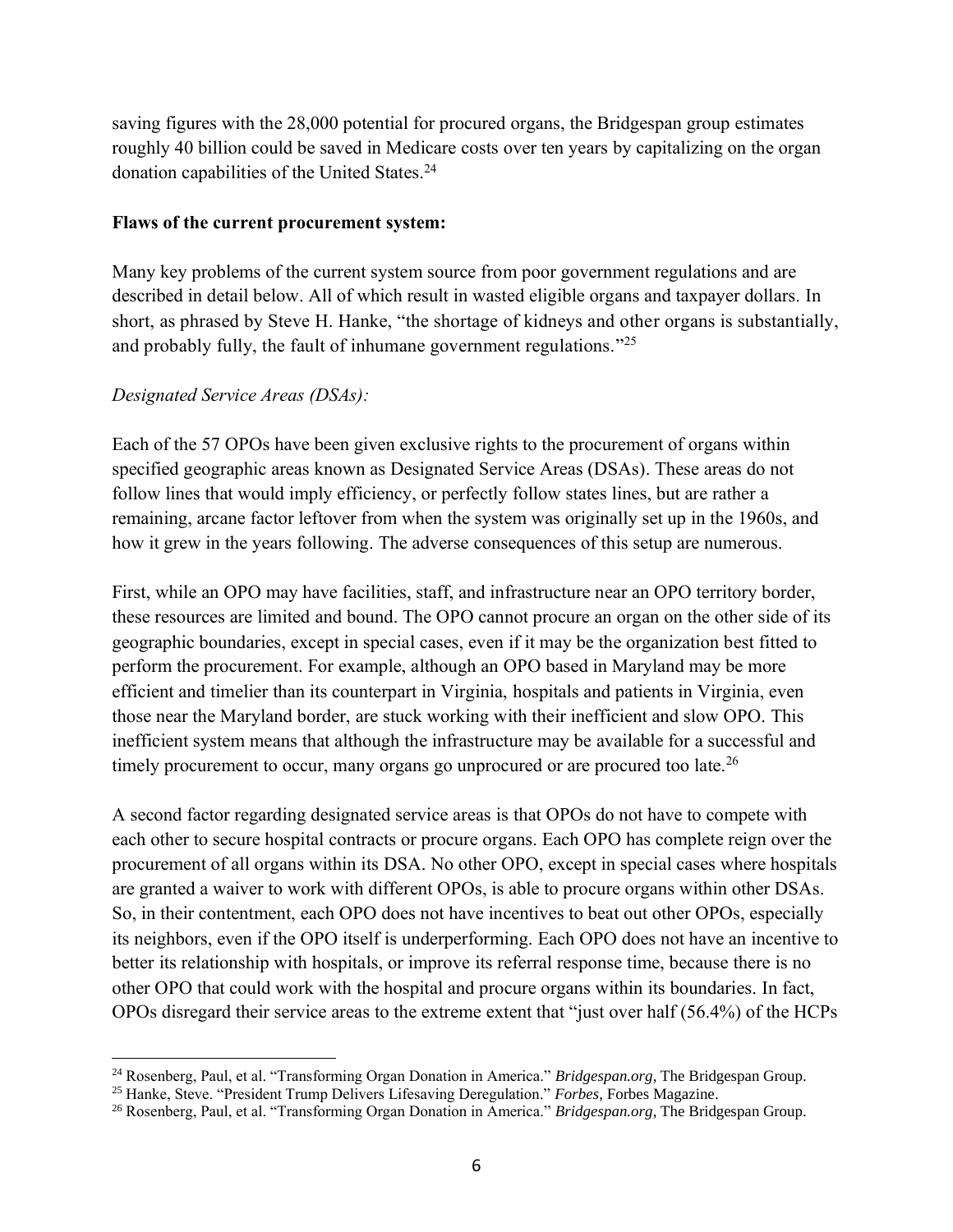[health-care providers] interviewed found OPO staff to be helpful or supportive, and only 8% considered them part of the hospital team. While legal and regulatory statutes mandate the involvement of OPO staff during consent for donation and subsequent maintenance of donoreligible patients, nearly two-thirds of respondents considered OPO staff "outsiders" while some characterized them as 'bullies' or 'vultures'."<sup>27</sup> It is clear that many OPOs, without incentives to succeed, have allowed their performance, and their patients, to suffer.

Hospitals do, in fact, have the ability to petition the Department of Health and Human Services to work with a different OPO.<sup>28</sup> Yet, the petition system is rarely used for a number of reasons. First, organ donation is a small part of any hospitals' work, and at any given hospital, there is little incentive to expend effort or time to investigate or interrogate their local OPO's effectiveness or efficiency. Compounding the problem is the lack of objective data on OPO performance, meaning hospitals may not even be aware that their OPO is underperforming because the hospital has only ever worked with its current OPO. And, the hospital receives potentially biased reports about its OPO's performance as OPOs are not incentivized to tell the hospitals it serves that another OPO could provide superior service. Finally, the hospital may be securely within the center of an OPO's geographic area and would actually experience diminished service by working with a distant OPO rather than their current OPO due to prolonged response times and a lack of OPO infrastructure nearby. So, the hospital, in reality, has few incentives to investigate alternatives and even fewer practical options to pursue them.

#### *Lack of government oversight:*

Another possible motivation for OPOs to perform well and efficiently would source from possible regulatory punishment for poor performance. All OPOs should be held accountable by their governing agency, the Center for Medicare and Medicaid Services (CMS), yet no OPO has had its certification for service revoked. CMS is responsible for reviewing all OPO performance every four years and should, in theory, be able to revoke contracts of those underperforming OPOs that do not meet performance requirements. Since their establishment in 2006, and until the new regulations take effect in January 2022, the "Conditions for Coverage" (CfCs) that OPOs are expected to meet are listed below. In order to retain certification as an OPO, organizations must meet at least two of the three criteria.

1. "The OPO's donation rate of eligible donors as a percentage of eligible deaths is no more than 1.5 standard deviations below the mean national donation rate of eligible donors as a percentage of eligible deaths, averaged over the 4 years of the re-certification cycle. Both the numerator and denominator of an individual OPO's donation rate ratio are adjusted

<sup>&</sup>lt;sup>27</sup> Traino, H M, et al. "Interim Results of a National Test of the Rapid Assessment of Hospital Procurement Barriers in Donation (RAPiD)." *American Journal of Transplantation*, U.S. National Library of Medicine.

<sup>&</sup>lt;sup>28</sup> "New to State Operations Manual (SOM) Appendix Y- Organ Procurement Organization (OPO) Interpretive Guidance." *Center for Medicare and Medicaid Services.*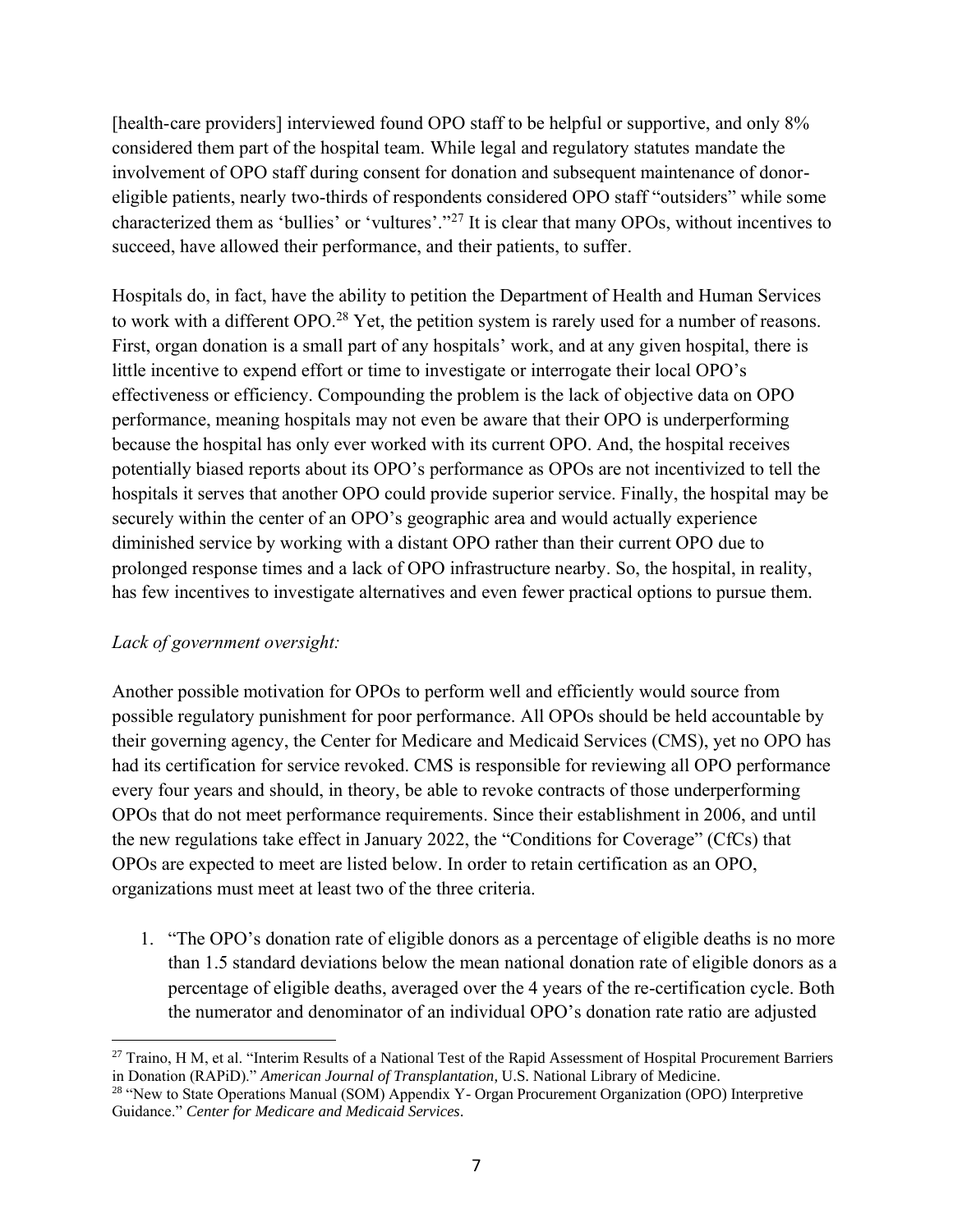by adding a 1 for each donation after cardiac death donor and each donor over the age of 70.

- 2. The observed donation rate is not significantly lower than the expected donation rate for 18 or more months of the 36 months of data used for re– certification, as calculated by SRTR.
- 3. The OPO data reports, averaged over the 4 years of the re-certification cycle, must meet the rules and requirements of the most current OPTN aggregate donor yield measure."<sup>29</sup>

Yet, since the above CfCs were finalized in 2006, several problems have presented themselves to CMS and system stakeholders.

First, OPOs are self-reporting their data with little oversight. The same data that should be used to judge OPOs and could result in their decertification, was being interpreted and reported by the OPOs themselves. So, it is no surprise that no OPO has ever been successfully decertified for not meeting the above CfCs.<sup>30</sup> OPOs are often able to interpret definitions of certain terms, and because they are reporting their own data without oversight, reported procurement data is unreliable. According to recent CMS documents outlining a proposed, and now finalized, rule change explained below, "most comments have centered on the self-defined and self-reported nature of the data on 'eligible deaths' that are used for the evaluation of the outcome measures. Stakeholders increasingly have brought to our attention that the interpretation of 'eligible deaths' appears to be inconsistent across donation service areas (DSAs), and that 'all OPO data is unaudited and self-reported' and therefore, 'the accuracy and consistency of that data cannot be assured." 31

Another common complaint of the CfCs focuses on the third condition. The OPTN donor yield measure judges OPO performance based on how many organs are procured per donor (donor yield). Yet, the problem associated with this rule is that high-yield donors (those that are younger and can donate several organs) are prioritized significantly over low-yield donors (those who are often older and may only be able to donate a single organ). Actually, pursuing too many lowyield donors would pull down an OPO's donor yield measure. "According to stakeholders, there are 'pressures from donor yield reporting' that 'drives OPOs to walk away from cases in which the donor only has one organ viable for transplant (such as for older patients, where it is common that only the liver is medically viable), even in cases where next of kin consents to donation.' As a result, some commenters have suggested that 'the regulations may be causing OPOs to 'game'

<sup>29</sup> Proposed Rule: "Medicare and Medicaid Programs; Organ Procurement Organizations Conditions for Coverage: Revisions to the Outcome Measure Requirements for Organ Procurement Organization." *Federal Register.*

<sup>30</sup> "Rosenberg, Paul, et al. "Transforming Organ Donation in America." *Bridgespan.org*, The Bridgespan Group. <sup>31</sup> Proposed Rule: "Medicare and Medicaid Programs; Organ Procurement Organizations Conditions for Coverage: Revisions to the Outcome Measure Requirements for Organ Procurement Organization." *Federal Register.*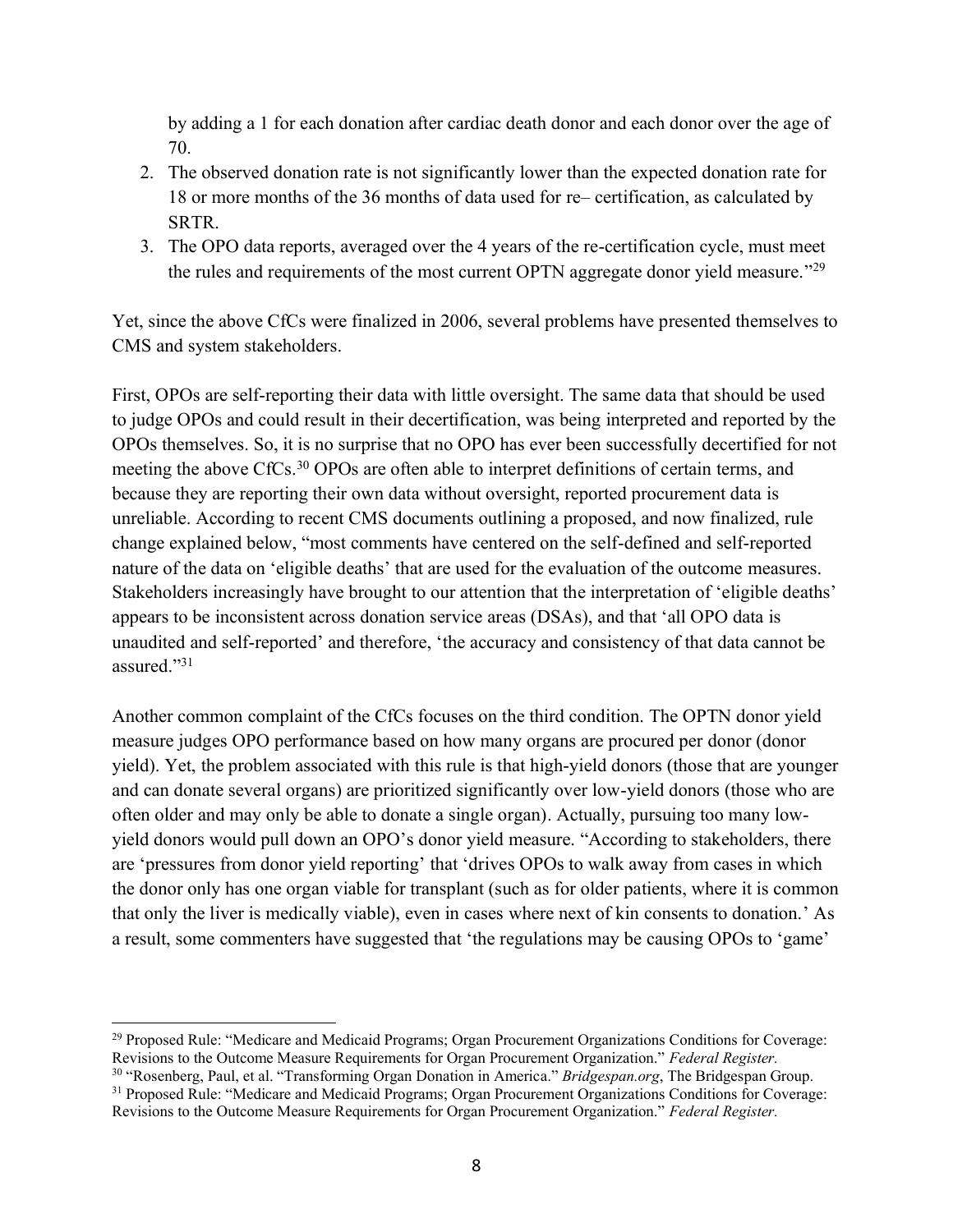the process of meeting [this] standard by only targeting 'high-yield' organ candidates.''<sup>32</sup> Years after the third CfC was written into law, it continues to disincentivize OPOs from pursuing every possible donor, resulting in fewer organs available for transplant.

#### *Costliness:*

OPOs are not for profit businesses, and their costs are covered fully by the patient who receives an organ transplantation. Upon transplantation, the ultimate payor of the fees is that who receives the transplant(s). So, thereby, the ultimate and primary payor then becomes Medicare, Medicaid, or private insurance. Each payor is required to pay transplantation costs as calculated and reported by the OPOs, known as a standard acquisition cost (SAC). Not surprisingly, these costs vary widely across OPOs.<sup>33</sup> So, someone who receives a transplant could pay significantly more for transplantation services than someone within the same hospital who receives a similar transplant soon after only because of which OPO procured the organ.

For kidney transplants in particular, all costs are covered by Medicare. Medicare pays each OPO based on an established rate between CMS and the OPO.

Because OPOs are monopolistic contractors who simply pass through costs to insurers, they have no incentives to lower their costs. Because the patient is also not the direct, primary payor, the cost does not factor into his or her decision on whether to receive the organ or not. And, because receiving the organ is an absolute necessity, insurance companies or Medicare/Medicaid are stuck paying high prices for organ procurement services. Organ procurement organizations have no incentives to lower their costs because of these factors and so, each year, because of Medicare and Medicaid's obligations to patients, millions of taxpayer dollars are spent on procurement services that could be done much more cheaply by the not-for-profit OPOs.

#### **A new regulatory structure finalized in November 2020:**

Although the organ procurement system had been under fire from stakeholders and activists groups for some time, President Trump took action with an executive order in July 2019. President Trump's executive order, number 13879, covered many topics regarding kidney health in the United States and began with the lines: "[m]y Administration is dedicated to advancing American kidney health. The status of care for patients with chronic kidney disease and endstage renal disease (ESRD) is unacceptable: too many at-risk patients progress to late-stage kidney failure; the mortality rate is too high; current treatment options are expensive and do not produce an acceptable quality of life; and there are not enough kidneys donated to meet the

<sup>&</sup>lt;sup>32</sup> Proposed Rule: "Medicare and Medicaid Programs; Organ Procurement Organizations Conditions for Coverage: Revisions to the Outcome Measure Requirements for Organ Procurement Organization." *Federal Register.* <sup>33</sup> Held, Philip J., et al. "The Cost of Procuring Deceased Donor Kidneys: Evidence from OPO Cost Reports 2013 2017." *Wiley Online Library.*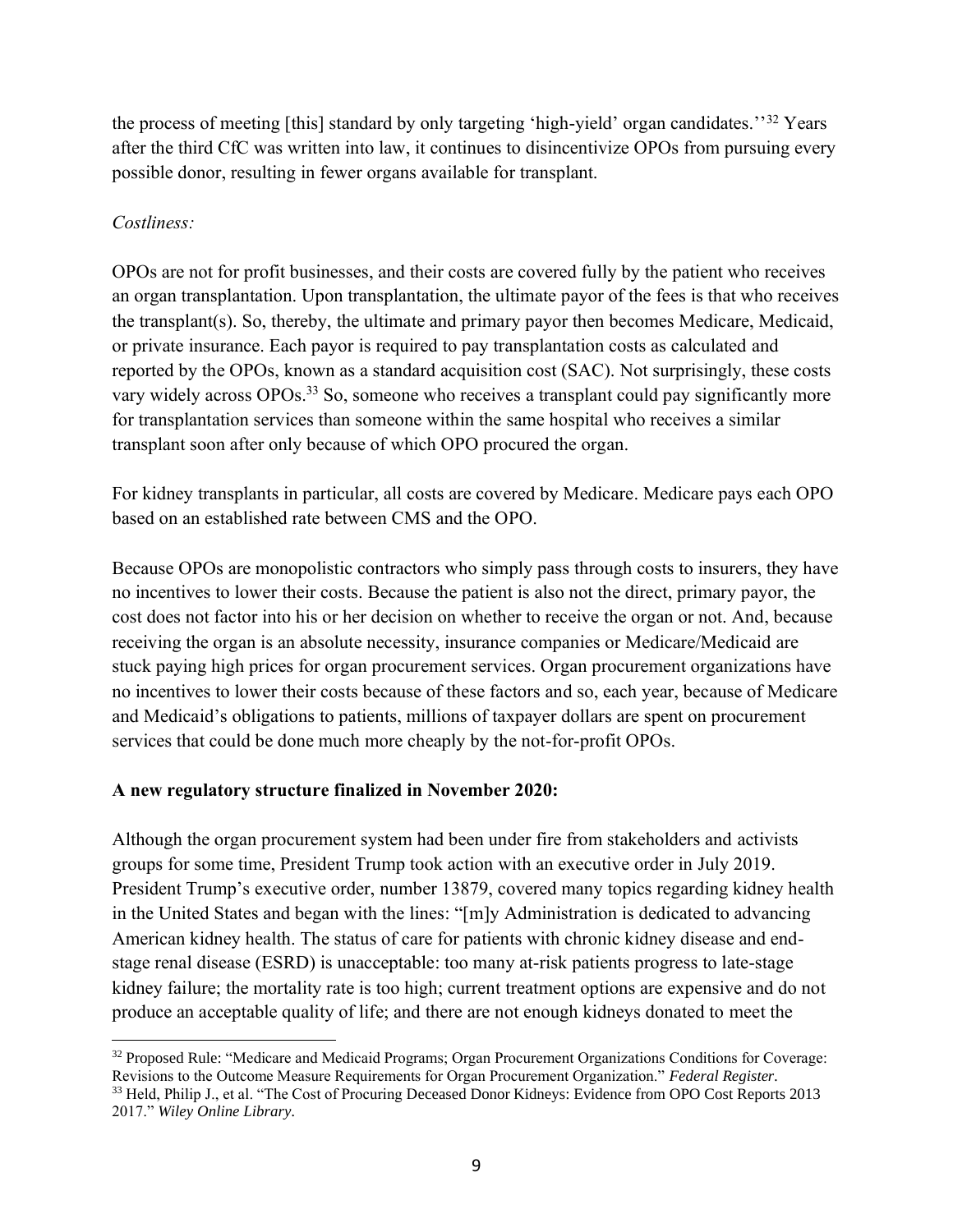current demand for transplants."<sup>34</sup> Although the executive order was oriented towards improving kidney health in its entirety, the order also contained verbiage in section 7a that specifically regarded the topic of organ procurement organizations. In Section 7a, the Secretary of the Department of Health and Human Services was directed to "propose a regulation to enhance the procurement and utilization of organs available through deceased donation by revising Organ Procurement Organization (OPO) rules and evaluation metrics to establish more transparent, reliable, and enforceable objective metrics for evaluating an OPO's performance."<sup>35</sup> And so, as a result of the executive order and intense calls for reform from stakeholders, CMS finalized a new system under which organ procurement systems would be evaluated in November 2020.

Under this new regulatory structure, OPOs will be exposed to greater competition from other OPOs and will face heightened scrutiny from CMS, ideally resulting in incentives for OPOs to improve. The HHS described their reasoning for the new rule as, "in a continued effort to respond to these concerns and as required by Executive Order 13879 and controlling statutes, we are proposing to revise the outcome measures for re-certification."<sup>36</sup> Indeed, the HHS significantly revised the performance measures by which OPOs will be judged. The change in performance measure was "based on public feedback and our own internal analysis of organ donation and transplantation rates, we agree that the current OPO outcome measures are not sufficiently objective and transparent to ensure public trust in assessing OPO performance, nor do they properly incentivize the adoption of best practices and optimization of donation and organ placement rates."<sup>37</sup>

The finalized rule aimed to "replace the existing outcome measures with two new outcome measures that would be used to assess an OPO's performance: 'donation rate' and 'organ transplantation rate' effective for CY 2022."<sup>38</sup> These performance measures address the problems associated with the previous 'donor yield' measure by removing the performance benchmark in its entirety. Also, the donation rate and organ transplantation rate calculations have been explicitly stated, and there is little room for interpretation by OPOs. The two new performance rules are detailed below:

1. "The ''donation rate'' would be measured as the number of actual deceased donors as a percentage of total inpatient deaths in the DSA among patients 75 years of age or younger with any cause of death that would not be an absolute contraindication to organ donation;

<sup>34</sup> "Advancing American Kidney Health." *Federal Register.*

 $35$  Ibid.

<sup>36</sup> Proposed Rule: "Medicare and Medicaid Programs; Organ Procurement Organizations Conditions for Coverage: Revisions to the Outcome Measure Requirements for Organ Procurement Organization." *Federal Register.* <sup>37</sup> Final Rule: "Medicare and Medicaid Programs; Organ Procurement Organizations Conditions for Coverage: Revisions to the Outcome Measure Requirements for Organ Procurement Organizations." *Federal Register.*

 $38$  Ibid.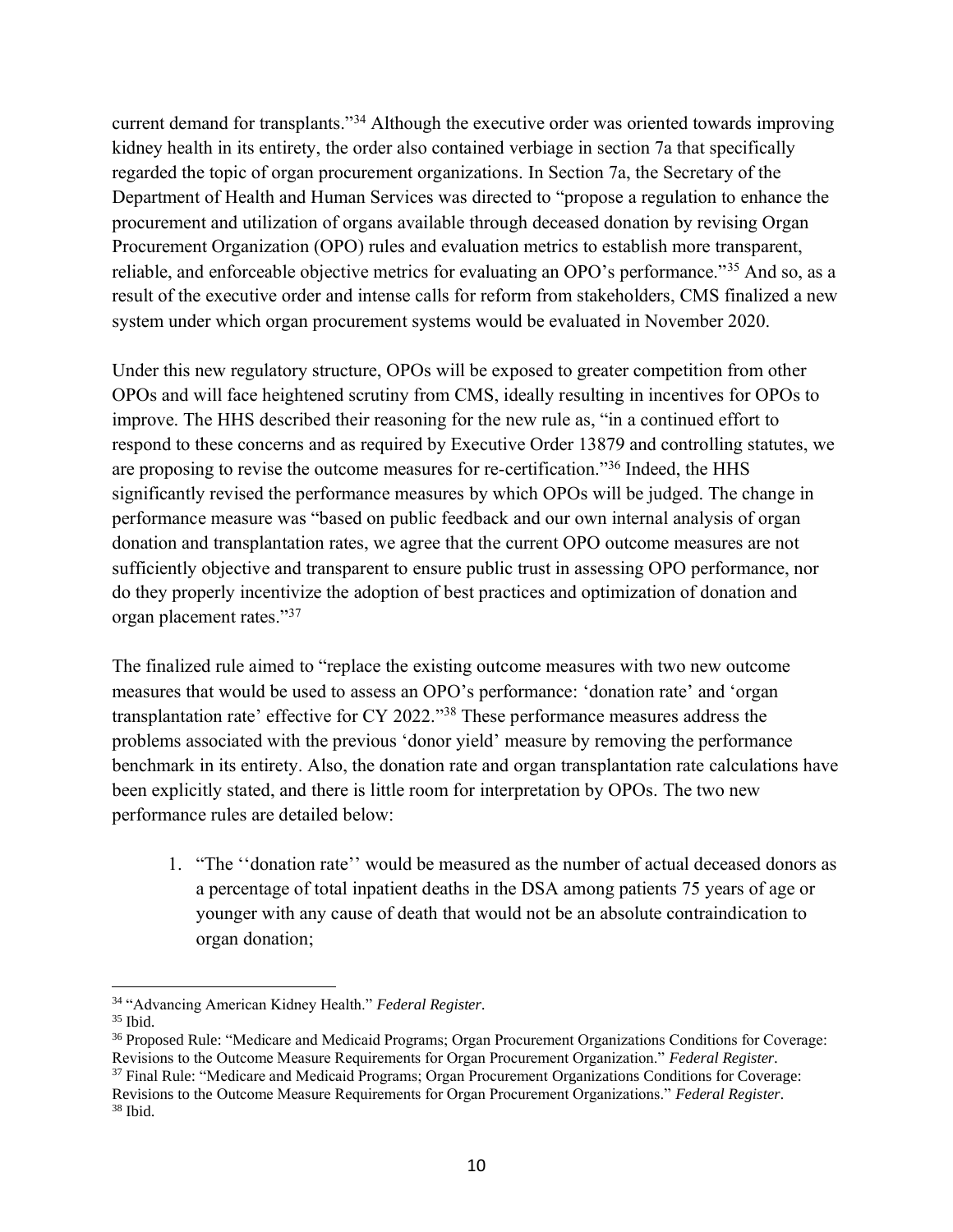2. The ''organ transplantation rate'' would be measured as the number of organs procured within the DSA and transplanted as a percentage of total inpatient deaths in the DSA among patients 75 years of age or younger with any cause of death that would not be an absolute contraindication to organ donation." 39 40

HHS has simplified and removed speculation from the outcome performance measures for organ procurement organizations. New from the previous system, an organ donor is now defined as a deceased individual from which a vascularized organ was procured and transplanted, not simply just procured as in the previous definition.<sup>41</sup> This ensures that OPOs are motivated to increase the chances that an organ they procure will be transplanted, which encourages them to act in the best interest of the patient receiving the transplant when procuring an organ.

The first performance measure, the 'donation rate', change was designed so that all OPOs are incentivized "to pursue all potential donors, even if they may only be able to provide a single organ."<sup>42</sup> If this measure was to be met and exceeded by each and every OPO, the Center for Medicare and Medicaid Services (CMS) estimates that the United States could have approximately 7,200 more organs per year to transplant.<sup>43</sup>

By introducing the second performance measure, the 'transplantation rate,' CMS estimates that if all OPOs meet or exceed the measure, the number of annual transplants could increase "from approximately 33,000 to 41,000 by 2026."<sup>44</sup>

Because the OPO outcome measures have now been corrected for many of their previous flaws, the accountability system for organ procurement organizations will be able to work more effectively. The finalized rule also addressed this area with reforms. Notably, since the release of the new regulations for OPOs in 2018, many OPOs have already significantly improved their procurement performance.<sup>45</sup>

<sup>39</sup> Proposed Rule: "Medicare and Medicaid Programs; Organ Procurement Organizations Conditions for Coverage: Revisions to the Outcome Measure Requirements for Organ Procurement Organization." *Federal Register.*

<sup>&</sup>lt;sup>40</sup> Note: definition was slightly revised in the final rule to include organs transplanted as part of research in the organ transplantation rate.

<sup>41</sup> "Fact Sheet Organ Procurement Organization (OPO) Conditions for Coverage Proposed Rule: Revisions to Outcome Measures for OPOs." *CMS.*

<sup>42</sup> Ibid.

<sup>&</sup>lt;sup>43</sup> Final Rule: "Medicare and Medicaid Programs; Organ Procurement Organizations Conditions for Coverage: Revisions to the Outcome Measure Requirements for Organ Procurement Organizations." *Federal Register.* <sup>44</sup> "Fact Sheet Organ Procurement Organization (OPO) Conditions for Coverage Proposed Rule: Revisions to Outcome Measures for OPOs." *CMS.*

<sup>45</sup> Doby, Brianna L, et al. "Public Discourse and Policy Change: Absence of Harm from Increased Oversight and Transparency in OPO Performance." *American Journal of Transplantation*, U.S. National Library of Medicine.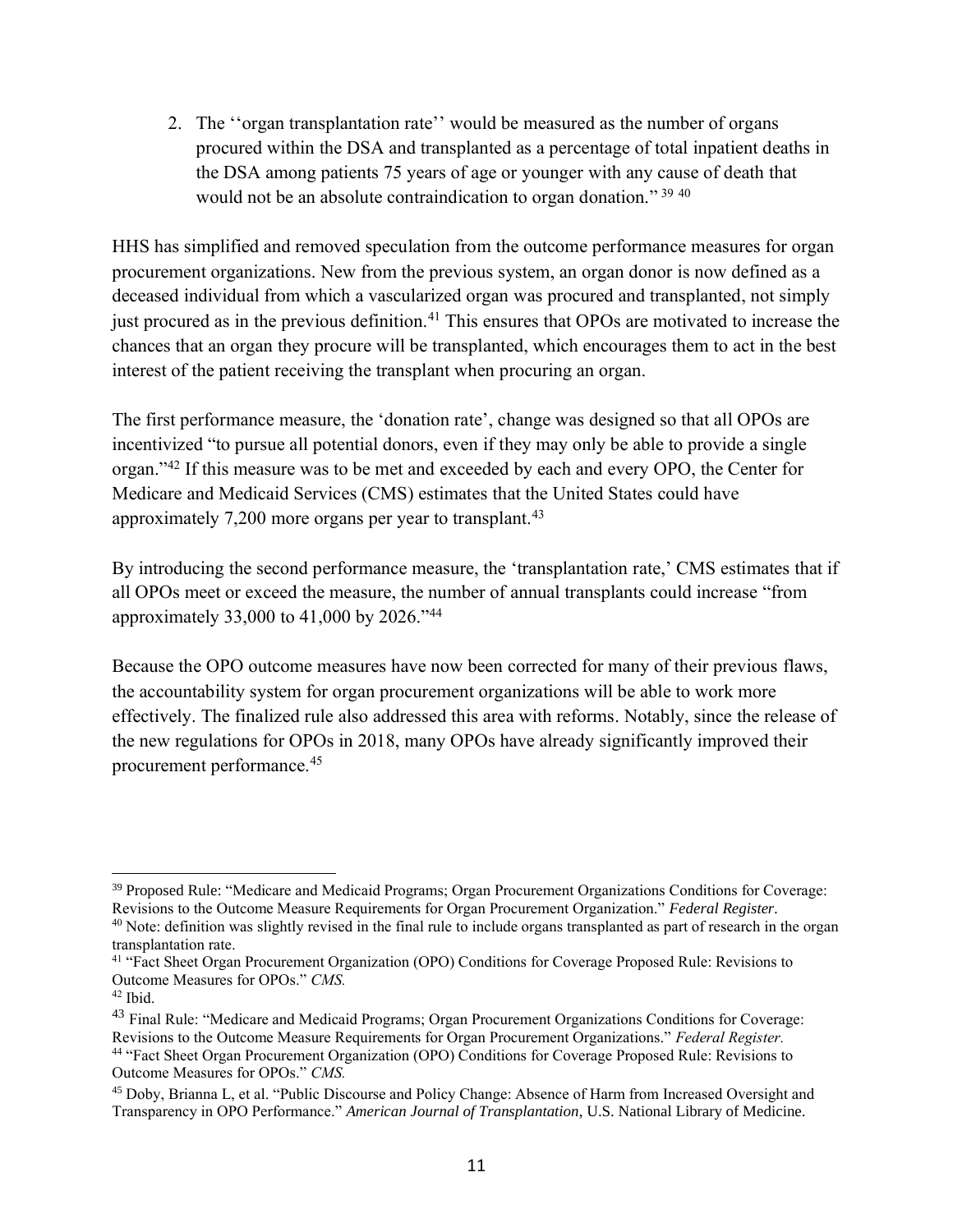Solely based on the two metrics above will OPOs be judged. Unchanged from the previous accountability system, all OPOs will be scrutinized every four years to conclude whether or not the OPOs are consistent with the two new conditions for coverage.

New to the finalized rule, at the end of each 4 year re-certification cycle, all OPOs will be grouped into one of three tiers. Tier 1 includes the highest performing OPOs, those in the top 25% of all OPOs according to the two performance metrics. Tier 2 will include the next best OPOs, those ranking above the median in both of the ranking measures, but below the top 25% of OPOs. Tier 3 will include the worst OPOs. Tier 3 OPOs will be those whose rankings in one or both measures fall below the median of all OPOs. Automatically, "Tier 3 OPOs will be decertified and will not be able to compete for any other open DSA."<sup>46</sup>

The key change to the procurement system in the finalized rule yields itself in how the OPOs will be incentivized to compete. To increase competition, at the end of each re-certification cycle, tier 2 and tier 3 OPO's DSAs will be opened up for competition. Because these lagging OPOs have shown that they are unable to increase their procurement effectiveness, they will automatically lose their DSA. However, tier 2 OPOs will be able to compete to win their DSA back through competition with tier 1 OPOs. Tier 3 OPOs, since they have such poor performance, will automatically lose their DSA and will have no opportunity to win it back. The opened DSAs will be opened for competition to eligible OPOs. Tier 1 OPOs with an interest in a given DSA will compete with each other and make arguments to CMS as to why they should be the OPO to take over the newly open DSA. HHS reserves the right to either offer the entire DSA to a successful OPO or partition the area among several OPOs.<sup>47</sup>

#### **Opportunities for further reform of the new regulatory structure:**

While the new system, to go into effect in 2022, may solve part of the competition problem among OPOs, several glaring issues still exist.

First and foremost, the first recertification cycle under the new provisions will occur in 2026. A glaring example of sluggish government policies at work: revisions introduced in November 2020 will not be judged upon for years. Meanwhile, patients continue to be added to the waitlist and many are losing their lives. Dialysis will continue for many suffering with kidney disease, and taxpayer dollars will continue to flow to costly OPOs. Organ reform must happen faster. While Organ Procurement Organizations must be afforded the ability to change their practices and improve, six years is much too long a period to allow OPOs to continue to be inefficient without decertification. As stated by Organize, "It is troubling, however, that the rule states that

<sup>46</sup> Ibid.

<sup>47</sup> Final Rule: "Medicare and Medicaid Programs; Organ Procurement Organizations Conditions for Coverage: Revisions to the Outcome Measure Requirements for Organ Procurement Organizations." *Federal Register.*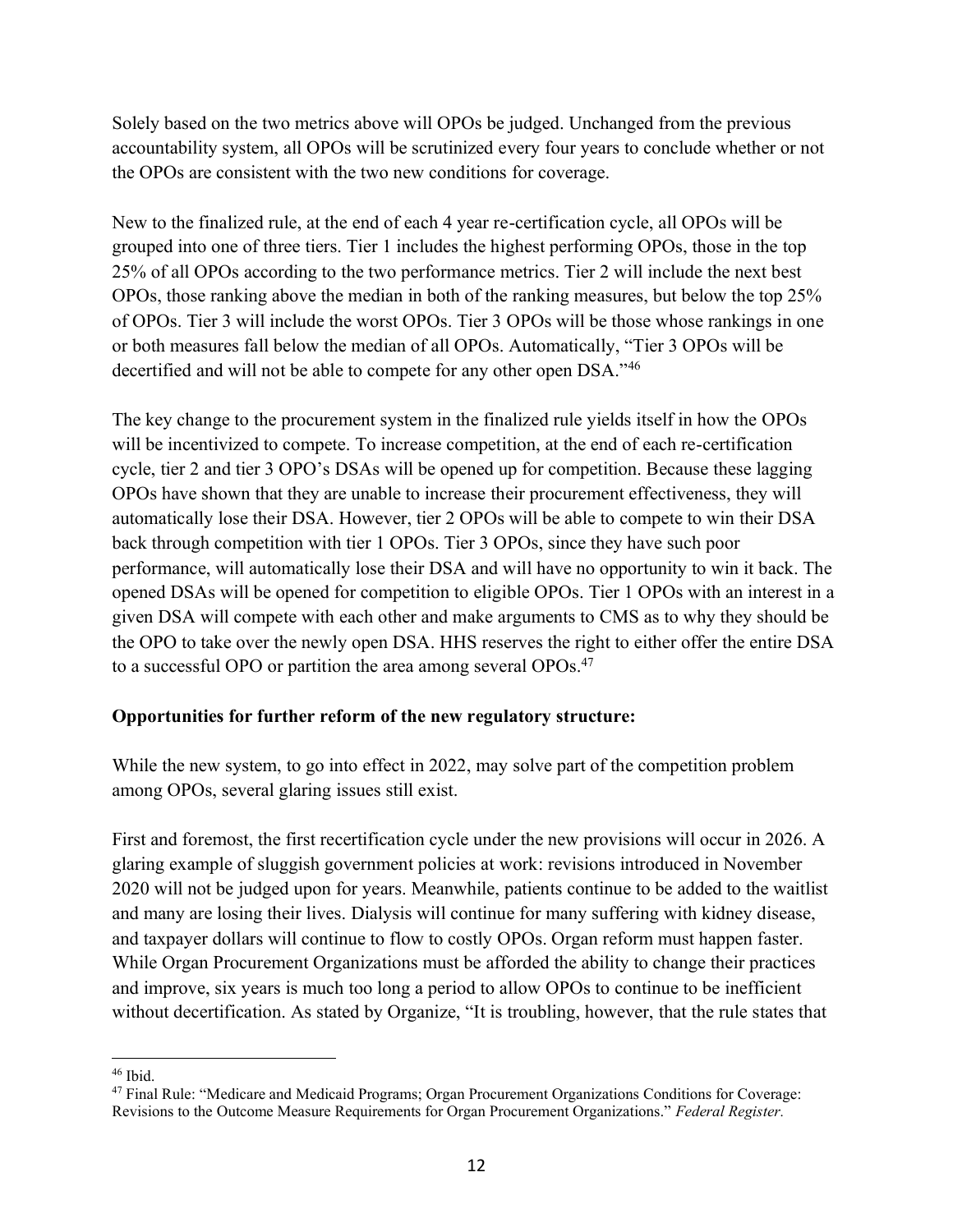failing OPOs will not be decertified until 2026. HHS has shown, with objective data, that many of its contractors are failing, and that holding them to higher standards will save as many as 5,600 more lives every year; to wait six years to do so, by extension, is to consign more than 30,000 Americans to death." <sup>48</sup> 4 years between decertification processes remains much too long of a time period as well. OPOs ought to be held accountable on much stricter time frames to ensure OPO compliance and improved performance. If an OPO remains an underperformer, quicker accountability and decertifications will allow those DSAs to be run sooner by efficient OPOs, resulting in more organs procured.

Yet another problem with the new rule is that the new judgement criteria, donation and transplantation rates, are not a comprehensive measure of OPO performance. Relationships with hospital administration and staff, referral response times, effectiveness of obtaining donation authorization from family members, and many other factors make an OPO successful. These factors cannot simply be measured by objective factors such as donation and transplantation rates. These sub-regulatory performance indicators could become very important in the DSA redistribution process, as OPOs with similar objective measurements, but different subregulatory indicators, vie for the same newly opened DSA. Without such sub-regulatory data available, the true differences in OPO performance may be unaccounted for in the redistribution process. However, the inclusion of these factors in CMS's official decision making process could overburden CMS and allow loopholes for OPOs. In the proposed system below, these subregulatory factors would play an influential role without creating drag on the organ procurement system.

A third problem coincides with the redistribution of DSAs following a decertification of a tier 2 or tier 3 OPO. The new rule states that either the entire DSA would be awarded to a tier 1 OPO, re-awarded to the same tier 2 OPO, or partitioned among several OPOs. Yet, we run into the same problem: slow and ineffective government involvement. How will the governing body be sure that the hospitals in the DSA in question prefer one OPO to another? Nowhere in the new regulations are hospital's perspectives included in decision making regarding DSA reallocation. How would CMS pick the absolute best OPO for the newly open DSA? If several tier 1 OPOs are all vying for the same open DSA, how will CMS be able to discern which OPO would be best suited to expanding its network and effectively beginning the procurement of organs in the new area rapidly, especially in the first round of decertifications when CMS has not been able to see how OPOs handle territory expansions. One possible solution to this problem would be for CMS to deploy new guidelines regarding how they will distribute newly-opened OPO territories. To the extent that CMS would be able to state that the opinions of hospitals within a given DSA to be redistributed would be weighted heavily in distribution decisions, the system would be much more stakeholder driven and result in the best possible redistribution outcome.

<sup>48</sup> "OPO Final Rule." *ORGANIZE.*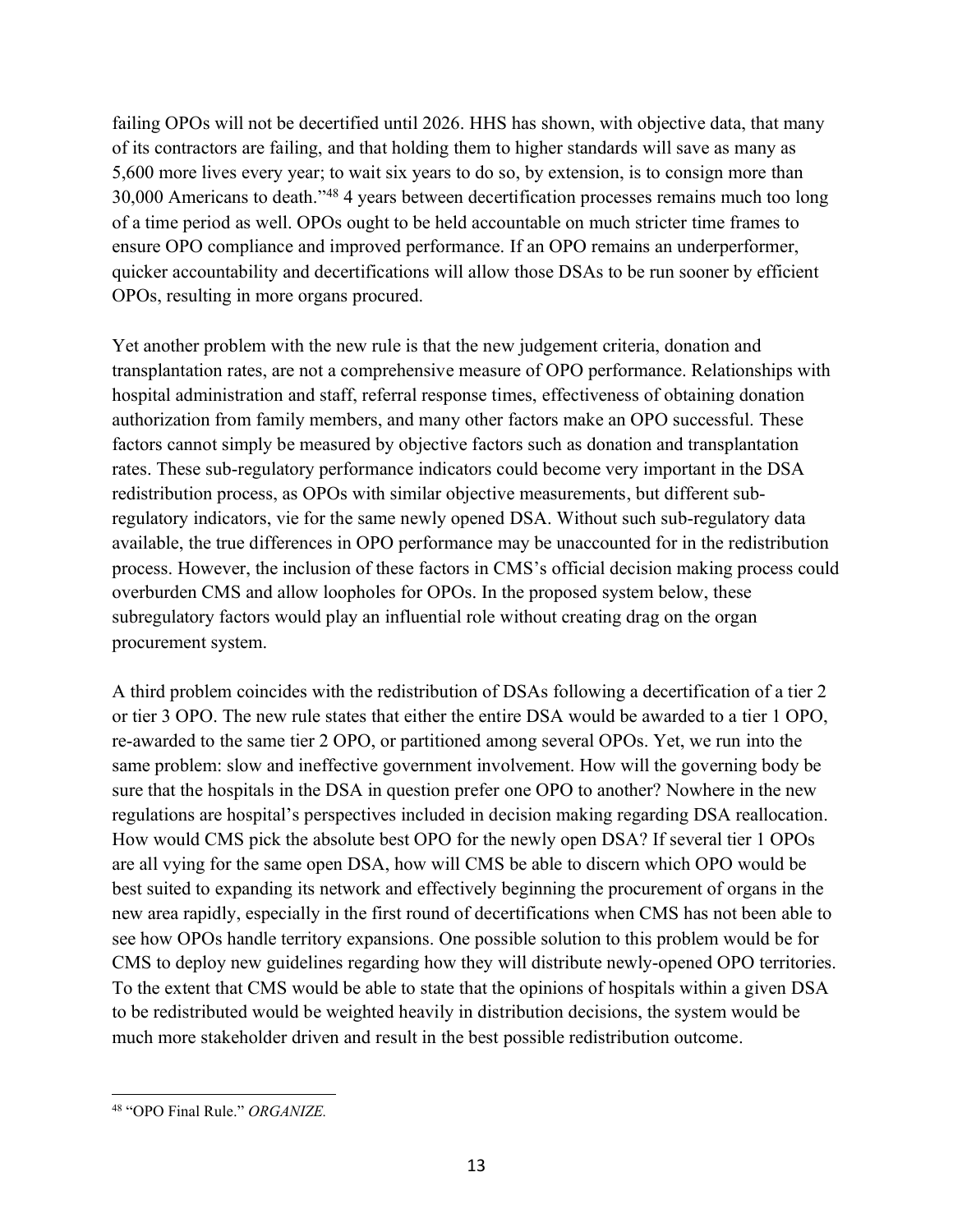Importantly, in the decertification process, by awarding all or some of a DSA to a new OPO, would CMS be able to avoid a gap in time between service coverages? In the proposed rule, CMS estimated that between 7 and 33 OPOs could be decertified in the first cycle.<sup>49</sup> This is a large proportion of the procurement system that would be completely overhauled in a short period of time. Those OPOs taking over new territories would have to work quickly to ensure quality of service did not diminish for the patients of those regions during the service transition. Because of this rapid change brought about by CMS, in the short-term, after decertifications, eligible organs could go unprocured as DSAs are dealt new OPOs. However, although this remains a possibility in the new system, there is no evidence to support that gaps in coverage have occurred historically. Of the 71 OPO mergers in history, never was there any discernable disruption in OPO performance.<sup>50</sup> Also serving as a counter-point, recent evidence has shown that OPOs have already significantly improved their own procurement performance since the announcement of the proposed rule change in December 2018. This suggests that, before the first decertification cycle of the new system, many OPOs may have already improved their performance so as to avoid decertification.<sup>51</sup>

Lastly, unchanged from the current conditions for coverage, OPOs are judged on their compliance with the new conditions for coverage according to their average performance across their entire DSA. It is absolutely possible for a tier one OPO, maintaining optimal objective procurement numbers in its DSA, to be severely underperforming within small pockets of its territory. In this scenario, although underperformance would exist in some localities, the OPO would not face retaliation or threat of decertification from CMS. While this issue in OPO performance is not newly introduced by the new outcome measures, it was also not addressed. With the new regulations, the enlargement of individual OPOs territories would make it easier for Tier 1 OPOs to mask procurement shortcomings in some small areas, especially rural ones. Because OPOs cannot easily access and assess patients in rural areas, these populations are most likely to be overlooked or ignored. This capability for OPOs to underserve rural populations without risk of retaliation could exacerbate rural health access issues.

Clearly, HHS's new provisions will serve to better the procurement of organs, but opportunities still exist to improve upon the procurement system and save thousands of lives each year.

#### **Introduction to a proposed system: removing geographic boundaries and allowing hospitals to negotiate contracts with Organ Procurement Organizations**

<sup>49</sup> Proposed Rule: "Medicare and Medicaid Programs; Organ Procurement Organizations Conditions for Coverage: Revisions to the Outcome Measure Requirements for Organ Procurement Organization." *Federal Register.*

<sup>50</sup> Rosenberg, Paul, et al. "Transforming Organ Donation in America." *Bridgespan.org*, The Bridgespan Group. <sup>51</sup> Doby, Brianna L, et al. "Public Discourse and Policy Change: Absence of Harm from Increased Oversight and

Transparency in OPO Performance." *American Journal of Transplantation*, U.S. National Library of Medicine.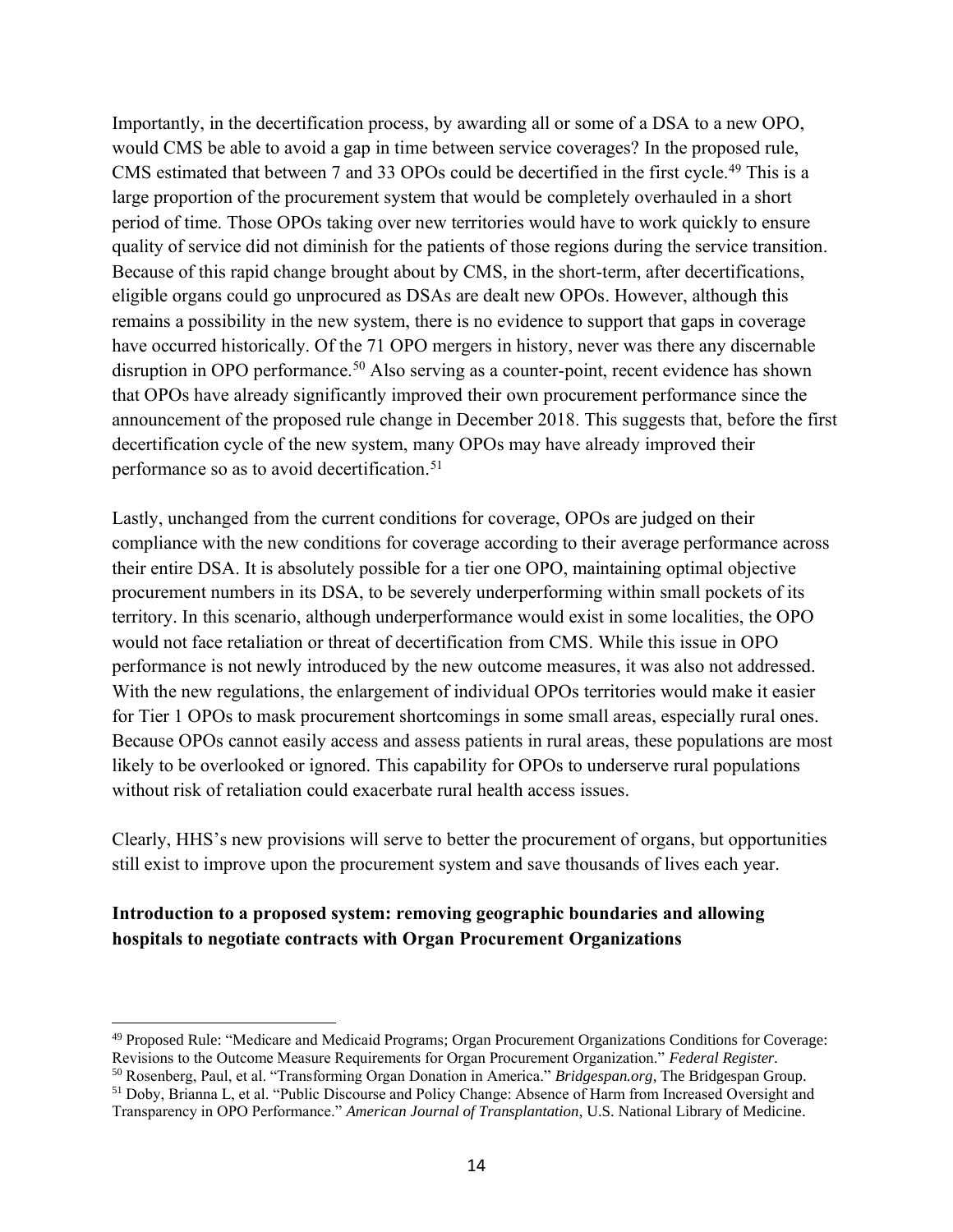While the proposed changes from HHS will improve the OPO system by facilitating competition and instituting more concrete, comparable metrics, the systematic problems brought about by the OPO's structure, their geographic monopolies and DSAs, and government involvement could hinder the effectiveness of OPOs and restrict the future supply of viable procured organs.

Although the new system does increase the threat of decertification, each OPO is only incentivized to be in the top 25% of OPOs, not the absolute best. Because each OPO is given a government backed monopoly over a certain geographic territory, OPOs do not have incentives to outperform their neighboring OPOs, as long as their figures are just good enough, since they have no risk of losing hospital partnerships to competitors. As before the new regulations, the only threat to OPOs is the federal government revoking their certification. And after the revocation of a certification, in the DSA redistribution process, taxpayer dollars will be unnecessarily and inefficiently allocated to CMS. Instead, this redistribution could occur at no charge to the American taxpayer by allowing the primary stakeholders of the procurement system, hospitals and organ procurement organizations, to independently negotiate. The solution to government waste, slow change, and lagging bureaucracies is to nearly completely remove the government's involvement in the hospital-OPO relationship.

The Department of Health and Human Services ought to allow hospital systems to independently negotiate contracts with OPOs for procurement services. The only involvement from the government in the procurement system would be:

- 1. to mandate that all hospital systems contract with an OPO;
- 2. to continue to mandate that hospitals must refer all potential donors to OPOs;
- 3. to ensure compliance of OPOs with the Social Security and PHS Acts;
- 4. to offer permits to operate as organ procurement organizations to those already in the system, and to any new organizations wishing to enter the market that can prove their worthiness.

A simple solution to the OPOs severe lack of incentives to compete would be to dissolve each OPO's geographic monopoly, and to replace the antiquated system with a freer market, hospital system contract structure.

#### **The proposed system detailed:**

In this passage, a new, proposed system for organ procurement will be outlined using a market and competition based ideology. By allowing and encouraging OPOs to compete with each other directly, greater successes and advances can be made in organ procurement, ensuring as many organs as possible are procured, taxpayer dollars are conserved, and, most importantly, lives are saved.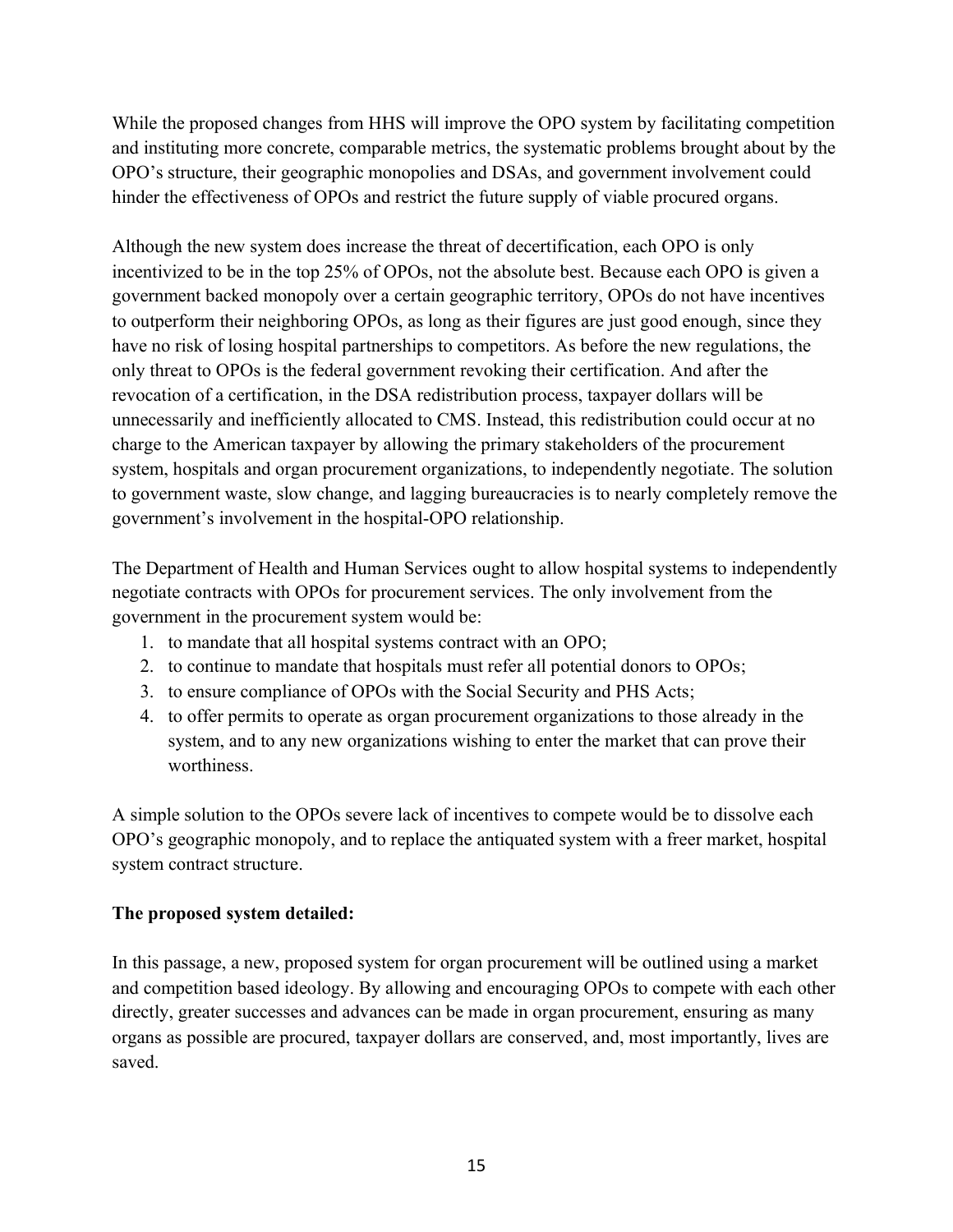#### *Removing DSAs*

The proposed system would begin by dissolving OPO DSAs and allowing OPOs to compete in each other's territories. Each OPO would retain its facilities and network in its home region, but now OPOs could begin to expand (or shrink) their procurement networks into other regions that were previously unavailable to them. For instance, an OPO operating in Maryland is The Living Legacy Foundation. In Washington D.C., the Washington Regional Transplant Community is the local organ procurement organization. In the proposed system, this artificially constructed DSA line between the two OPOs would be erased and The Living Legacy Foundation could now begin to work with hospital systems in Washington D.C., and Washington Regional Transplant Community would be able to do the same in Maryland. This would remove constraints on OPO infrastructure and capabilities as surgeons, staff, and OPO facilities would now be able to expand their reach into other DSAs, and the OPO would be able to fully utilize its available resources to procure organs in an efficient and effective manner.

#### *Benefits to hospitals*

Hospital systems would also benefit greatly from the proposed system. Hospital systems would no longer be required to work with a specific OPO based on their location and would be able to entertain offers from multiple OPOs.

Each hospital system, not hospital (to be explained why below), would negotiate a contract of optional length that would devote exclusive organ procurement rights within the hospital system to a single OPO. Hospital systems, because OPOs would now begin to attempt to expand their service areas into previously unallowed areas, would be able to field multiple contract offers from different OPOs with conditions of service stated in the contract. Conditions of service would not be mandated by the federal government but would be negotiated between each hospital system and potential OPOs, based on which qualities the hospital system values and what services the OPOs are able to provide. These conditions of service may include referral response time requirements, operating room time constraints, and other factors that could be negotiated between the hospital and OPO. The hospital system would grant the exclusive contract to the OPO that is able to offer the best terms of service. The OPO that would be able to offer the best terms would also be the most efficient and effective OPO. Through this system of hospital system contracts, OPOs would be forced to either improve their processes or lose hospital contracts, and procurement area, to more efficient OPOs. By exposing OPOs to market forces of competition, OPOs would be forced to improve their operations or be gradually phased out of the procurement market over time.

Each hospital system is incentivized to sign with the best OPO available because when hospitals work with inefficient and slow OPOs, the hospital bears real financial costs of ensuring the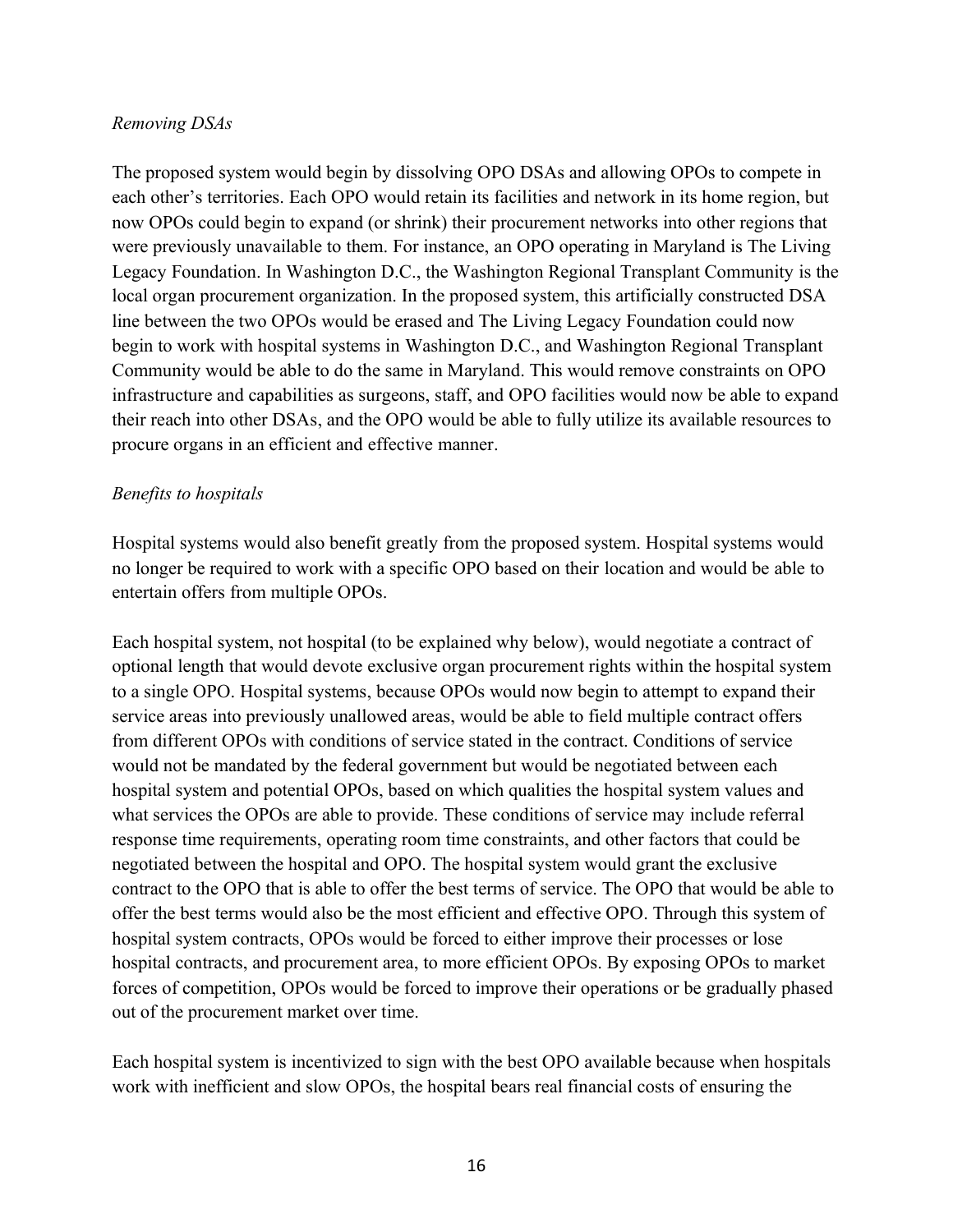patient remains viable for transplantation. By rewarding its procurement contract to the best possible OPO, the hospital system reduces its costs and actively saves the lives of many on the transplant waiting list.

Contracts must be negotiated at the hospital system level in order to ensure those hospitals with few eligible donors, usually small rural hospitals, would not be ignored. Large hospital systems with small hospitals could include in their contracts that certain conditions of service must be met for all hospitals within the system. If an OPO was to disregard smaller hospitals within the hospital system, the relationship between the OPO and hospital system could become strained, encouraging the hospital system to not renew its contract with the OPO.

Contracts would not be mandated to be any length of time but could be independently negotiated between hospital systems and OPOs. Rather than decertification cycles every four years, this variable contract process ensures quicker accountability for OPOs who have provided unsatisfactory procurement services to the hospital system. First time contracts between hospital systems and OPOs could reasonably be expected to be on the order of one to three years, as hospital systems search for the best possible OPO.

#### *Effects of the proposed system in the short and medium-term*

In the beginning of this systems implementation, hospitals would likely continue to work with their previous OPOs, but some, likely on the borders of the previous DSAs, having been disappointed in their local OPO's procurement ability, would openly consider offers from neighboring OPOs that already have the infrastructure in place nearby to effectively procure organs in a timely manner. For instance, the OPO located in D.C. could gradually expand into Virginia and Maryland as it is able to offer generous terms to the hospital systems nearest its previous DSA borders. Over time, this process would continue across the country as the worst performing OPOs would be phased out as hospital systems opt to reward their contracts to more efficient OPOs. The most effective OPOs would expand their networks and inefficient OPO's service areas would shrink, increasing the percentage of eligible organs procured by the best OPOs. Over time, fewer OPOs would exist and only the most efficient OPOs would remain. And, as a beneficial side effect, duplicate overhead costs, which make up approximately 60% of total procurement costs, could be eliminated.<sup>52</sup> Market conditions, rather than government interference, would push some OPOs out of the market, and expand the geographic range of others.

<sup>52</sup> Held, Philip J., et. al, Cost Structures of US Organ Procurement Organizations, *Transplantation.*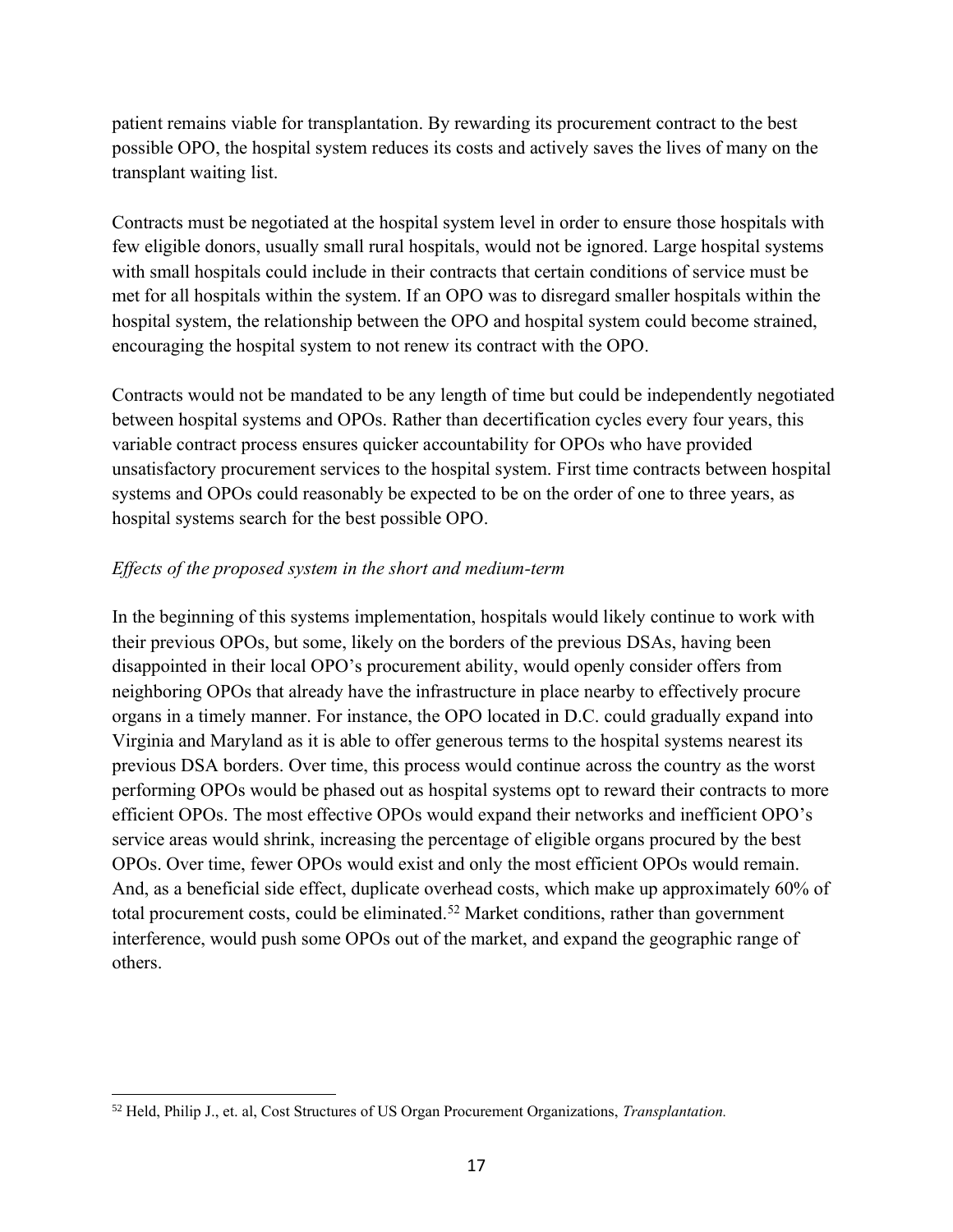#### *Minimal government involvement*

Upon initial setup of the new system, the duties of HHS and CMS would be to require and ensure that each hospital system signs an exclusive procurement contract with an OPO. At a minimum, CMS ought to provide OPOs and hospital systems notice of two years before the implementation of the new system. This grace period is necessary to ensure that no viable organs go unprocured while hospital systems and OPOs sort out their contractual obligations. CMS would also need to mandate, as it already does under the current system, that each hospital must refer all eligible donors to their OPO, in order to ensure proper compliance from hospitals in the procurement process.

Other responsibilities of CMS, in order to ensure the system operates properly and legally, would be to ensure compliance of OPOs with the Social Security and PHS Acts. Lastly, in order to ensure the system operated with a steady number of OPOs, CMS would offer permits to operate as a procurement organization to all OPOs already in operation and would be allowed to offer permits to new organizations that could prove worthiness regarding the successful and timely procurement of organs. As a part of this proposed system, because CMS may be currently statutorily precluded from certifying new OPOs, it may be necessary for new federal legislation, statutory guidance, or statutory provisions to be enacted in order to permit CMS to certify new OPOs.<sup>53</sup>

As the least efficient OPOs are phased out of the market, the existence of fewer OPOs would also benefit taxpayers. By consolidating organ procurement organizations, not only would the system become much more efficient, but also redundant positions and processes could be eliminated.

The entire OPO industry is spending far too much on problematic costs. Notably, over 60% of organ procurement costs are directly due to overhead.<sup>54</sup> For instance, OPO CEOs are paid handsomely, with many earning over a half of a million dollars in 2019.<sup>55</sup> In fact, CEO salary is clearly not associated with OPO performance. Many CEOs of failing OPOs, according to the new regulations, were suspiciously paid over a million dollars per year recently.<sup>56</sup> These positions, other executive positions, and many overhead costs of inefficient OPOs would be removed as the number of OPOs are consolidated under the market system. As the most successful OPOs grow larger, duplicative processes could be eliminated and the OPOs could streamline their own procurement processes by maximizing capabilities of surgeons and support staff. And, because the costs of these positions and processes are included in the costs of organ transplantation that is passed onto private and public insurance, once they are eliminated, organ

<sup>53</sup> United States, Congress, *National Organ Transplant Act*. 1984. 42 USC 273.

<sup>54</sup> Held, Philip J., et. al, Cost Structures of US Organ Procurement Organizations, *Transplantation.*

<sup>55</sup> Review of IRS Form 990.

<sup>56</sup> "Letters to Organ Procurement Organizations (OPOs)." *House Committee on Oversight and Reform.*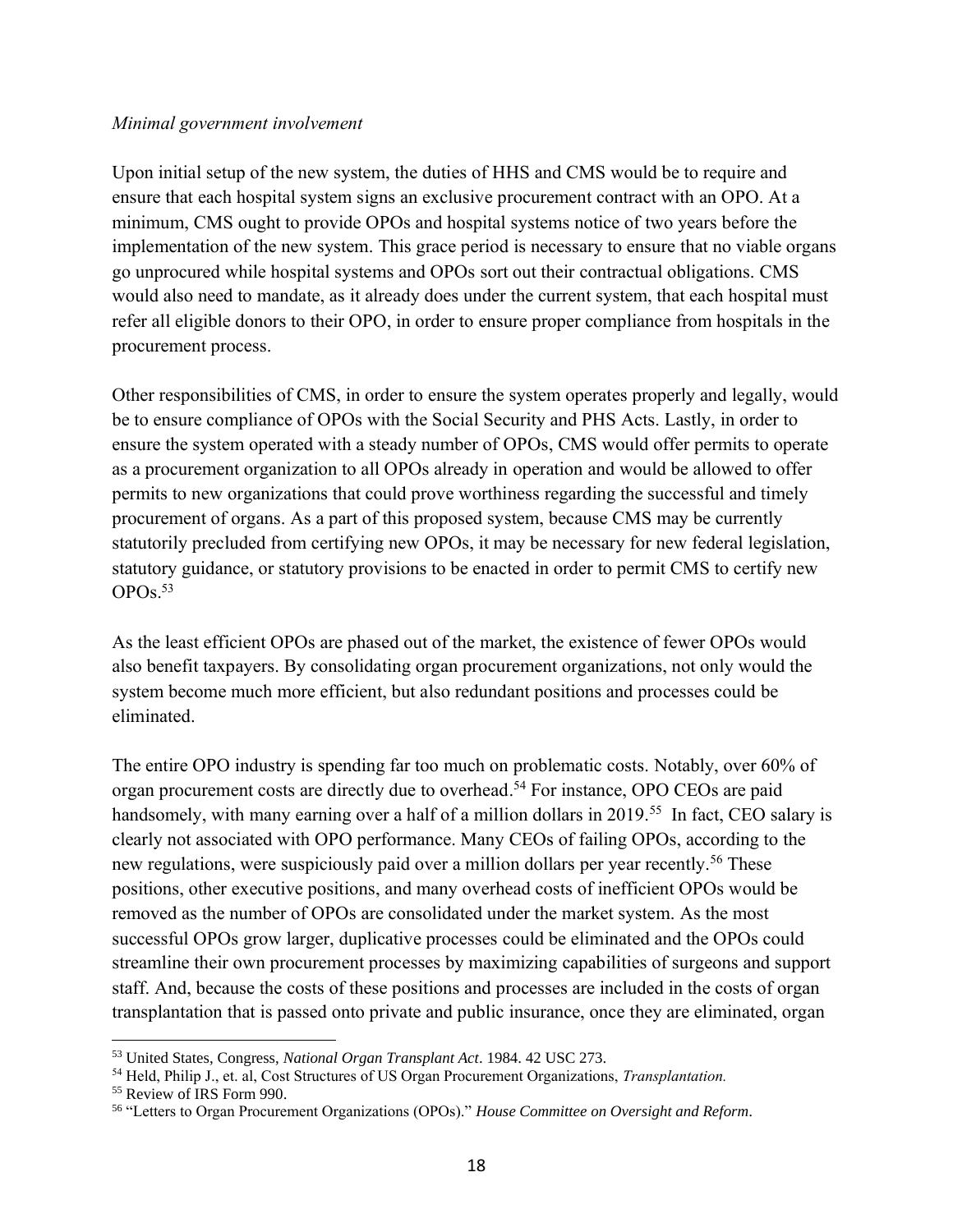procurement costs would decrease, saving the American taxpayer millions of dollars each year in Medicare and Medicaid services.

No longer would the federal government be responsible for handling hospital's petitions to work with different OPOs or would be responsible for revoking contracts from organ procurement organizations for poor performance. The market oriented system would perform these tasks quickly and without any additional cost to taxpayers. OPOs would be held accountable for their own actions and inefficient work by the hospital systems themselves, who are arguably much better judges of effectiveness than the distant and bureaucratic Centers for Medicare and Medicaid Services.

#### *Enactment of the Proposed Reform*

The system of Organ Procurement Organizations is governed by both laws and regulations. The relevant law is in Chapter 42 of the U.S. Code, section 273.<sup>57</sup> The section states, "a qualified organ procurement organization… has a defined service area that is of sufficient size to assure maximum effectiveness in the procurement and equitable distribution of organs, and that either includes an entire metropolitan statistical area (as specified by the Director of the Office of Management and Budget) or does not include any part of the area." Clearly, designated service areas for OPOs are required by law. So, for the above reform to take place, two options remain. Either Congress must pass new legislation that would permit the removal of designated service areas, or the law may be interpreted such that the Department of Health and Human Services could make the change independently as a regulatory matter. The law above does not state that the designated service areas cannot be overlapping and imposes no limit to their size. Perhaps, then, the Department of Health and Human Services could declare each OPO's designated service area as the entire United States. This would then open the door to allow OPOs to compete with each other without constraints of non-overlapping designated service areas.

A second legislative obstacle exists in allowing OPOs to independently negotiate procurement contracts with hospital systems across the entire United States. Section 273 also states that "an organ procurement organization shall… have effective agreements, to identify potential organ donors, with a substantial majority of the hospitals and other health care entities in its service area which have facilities for organ donations." If service areas were to be expanded according to the proposal above, then this clause might not be capable of being met by any OPO. Because each OPO would have the entire United States as its DSA, OPOs would not be able to have effective agreements with a substantial majority of all U.S. hospitals. Most likely, this clause would have to be changed through Congressional action to pose no constraints on the number of

<sup>57</sup> United States, Congress, *National Organ Transplant Act*. 1984. 42 USC 273.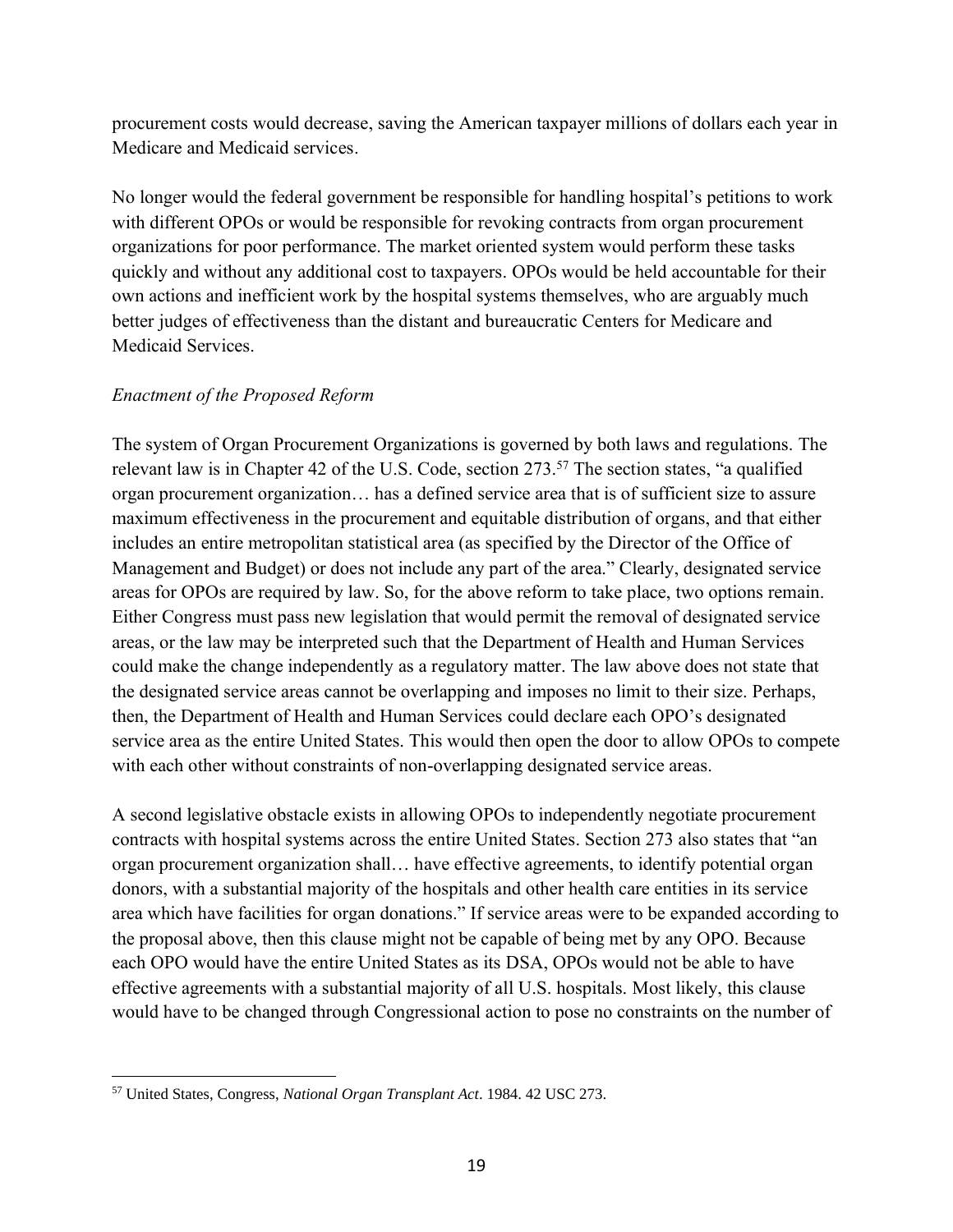hospitals each OPO works with, and to mandate that OPOs must sign contracts with hospital systems, not individual hospitals.

#### **Conclusion**

The organ procurement system in the United States has been rife with perverse incentives and a lack of accountability since conditions for coverage were first announced in 2006. Never has an OPO truly faced consequences for poor operations from either the market or the federal government. But in 2019, President Trump and CMS took action to greatly reform the system. In a politically contentious United States, organ donation reform has received resounding bipartisan support in Congress. In December 2019, Dan Diamond of Politico wrote, "Trump's organ donation overhaul is arguably his most popular public health effort, with bipartisan support for cracking down on the organ procurement organizations that are responsible for recovering organs."<sup>58</sup> The design of the procurement system is essential to the American people and successful design could result in thousands of lives saved each year.

While the changes made recently by CMS are necessary and certainly improvements to the previous procurement system, the system's architecture will always limit its effectiveness and prohibit the supply of transplantable organs. The limitations of Designated Service Areas and government oversight will continue to burden the procurement system. The procurement system could benefit from steep reform utilizing the mechanics of a stakeholder-based, freer-market system by allowing hospitals to independently negotiate with OPOs, thereby provoking competition between organ procurement organizations without any ethical issues. By allowing Organ Procurement Organizations to compete without the constraints of DSAs, and by handing the reigns of the system from CMS to hospital systems themselves, the system would guide itself to its most efficient and effective state, thereby procuring more organs, and saving American lives.

<sup>58</sup> Diamond, Dan. "Coming Today: New Organ Donation Rules." *POLITICO.*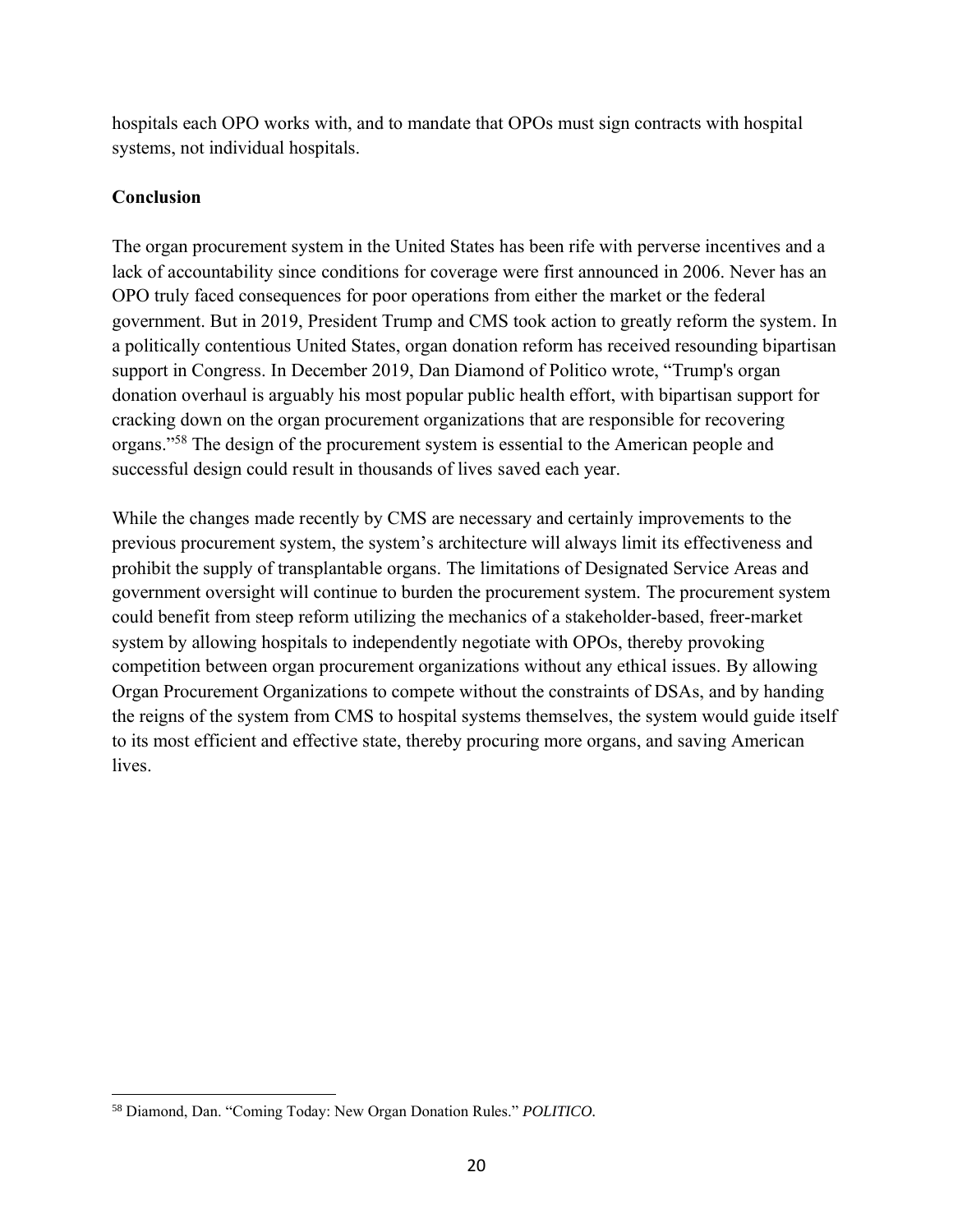#### **References:**

"Acceptable Ischemic Times." *Nebraska Organ Recovery - Organ Donation in Nebraska*, liveondonate.com/donation-guide/organ/acceptable-ischemic-times.

"Advancing American Kidney Health." *Federal Register*, 15 July 2019, www.federalregister.gov/documents/2019/07/15/2019-15159/advancing-americankidney-health.

Center, LifeGift Organ Donation. "US Organ Donation Breakthrough Collaborative Increases... : Critical Care Nursing Quarterly." *LWW*, 2008, journals.lww.com/ccnq/Abstract/2008/07000/US\_Organ\_Donation\_Breakthrough\_Collab

orative.2.aspx.

- "The Deceased Donation Process." *Organ Donor*, 22 Aug. 2018, www.organdonor.gov/about/process/deceased-donation.html.
- Diamond, Dan. "Coming Today: New Organ Donation Rules." *POLITICO*, 17 Dec. 2019, www.politico.com/newsletters/politico-pulse/2019/12/17/coming-today-new-organdonation-rules-783793.
- Doby, Brianna L., et al. "Improving OPO Performance through National Data Availability." *American Journal of Transplantation*, vol. 19, no. 10, 2019, pp. 2675–2677., doi:10.1111/ajt.15508.

Doby, Brianna L, et al. "Public Discourse and Policy Change: Absence of Harm from Increased Oversight and Transparency in OPO Performance." *American Journal of Transplantation : Official Journal of the American Society of Transplantation and the American Society of Transplant Surgeons*, U.S. National Library of Medicine, 9 Feb. 2021, pubmed.ncbi.nlm.nih.gov/33565252/.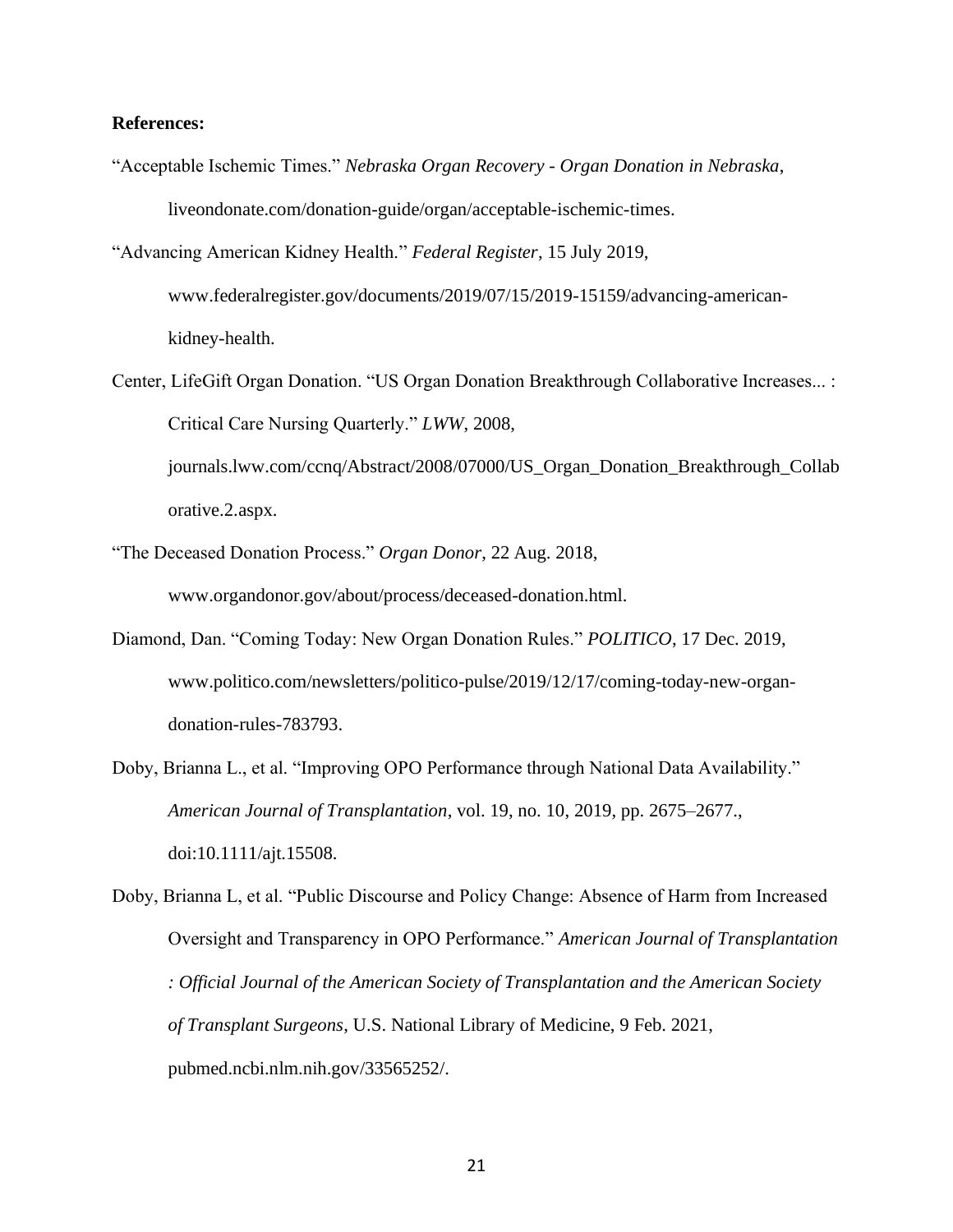- Doby, Brianna L., et al. "Results of a Data‐Driven Performance Improvement Initiative in Organ Donation." *Wiley Online Library*, John Wiley & Sons, Ltd, 2 Jan. 2021, onlinelibrary.wiley.com/doi/10.1111/ajt.16442.
- "Fact Sheet Organ Procurement Organization (OPO) Conditions for Coverage Proposed Rule: Revisions to Outcome Measures for OPOs." *CMS*, 17 Dec. 2019, https://www.cms.gov/newsroom/fact-sheets/organ-procurement-organization-opoconditions-coverage-final-rule-revisions-outcome-measures-opos.
- Goldberg, D., et al. "Changing Metrics of Organ Procurement Organization Performance in Order to Increase Organ Donation Rates in the United States." *American Journal of Transplantation*, vol. 17, no. 12, 2017, pp. 3183–3192., doi:10.1111/ajt.14391.
- Hanke, Steve. "Let's Fund The Border Wall And Save Up To 5,000 Lives A Year, Too." *Forbes*, Forbes Magazine, 29 Dec. 2018, www.forbes.com/sites/stevehanke/2018/12/28/lets-fundthe-border-wall-and-save-up-to-5000-lives-a-year-too/?sh=5a150a165b0a.
- Hanke, Steve. "President Trump Delivers Lifesaving Deregulation." *Forbes*, Forbes Magazine, 11 July 2019, www.forbes.com/sites/stevehanke/2019/07/11/president-trump-deliverslife-saving-deregulation/?sh=7ee6859a527f.
- Held, Philip J., et al. "The Cost of Procuring Deceased Donor Kidneys: Evidence from OPO Cost Reports 2013‐2017." *Wiley Online Library*, John Wiley & Sons, Ltd, 28 Nov. 2019, onlinelibrary.wiley.com/doi/10.1111/ajt.15669.
- Held, Philip J. PhD1; Bragg-Gresham, Jennifer L. PhD2; Peters, Thomas G. MD3; McCormick, Frank PhD4; Chertow, Glenn MD, MPH1; Vaughan, William P.5; Roberts, John P. MD6 Cost Structures of US Organ Procurement Organizations, Transplantation: February 4, 2021 - Volume Online First - Issue - doi: 10.1097/TP.0000000000003667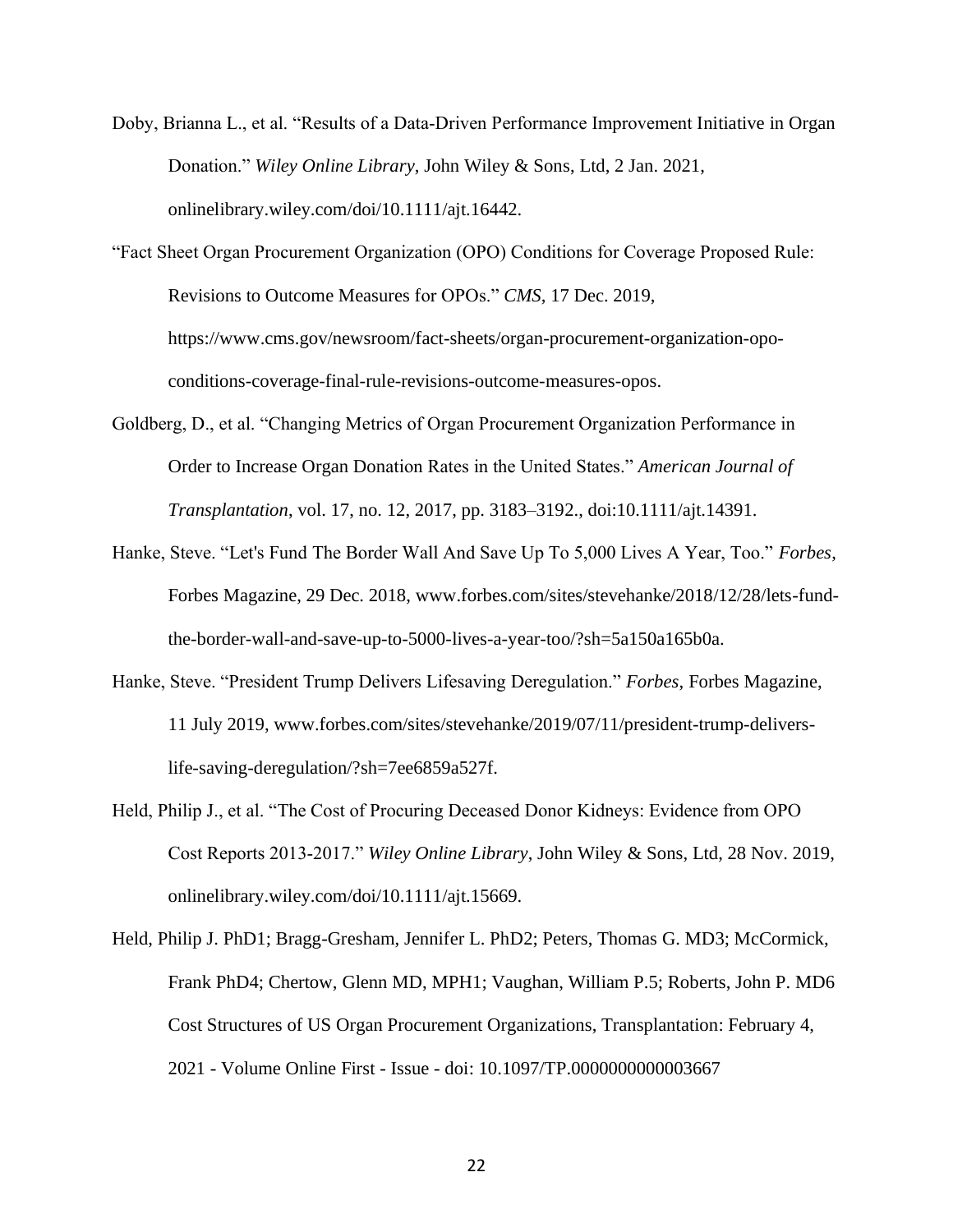Kessler, Judd B., and Alvin E. Roth. "Getting More Organs for Transplantation." *American Economic Association*, May 2014, www.aeaweb.org/articles?id=10.1257/aer.104.5.425.

"Letters to Organ Procurement Organizations (OPOs)." *House Committee on Oversight and Reform*, 23 Dec. 2020,

oversight.house.gov/sites/democrats.oversight.house.gov/files/OPO%20Letters.pdf.

"Medicare and Medicaid Programs; Organ Procurement Organizations Conditions for Coverage: Revisions to the Outcome Measure Requirements for Organ Procurement Organization." *Federal Register*, 23 Dec. 2019, www.federalregister.gov/documents/2019/12/23/2019- 27418/medicare-and-medicaid-programs-organ-procurement-organizations-conditionsfor-coverage-revisions-to.

"Medicare and Medicaid Programs; Organ Procurement Organizations Conditions for Coverage: Revisions to the Outcome Measure Requirements for Organ Procurement Organizations." *Federal Register*, 2 Dec. 2020, www.federalregister.gov/documents/2020/12/02/2020- 26329/medicare-and-medicaid-programs-organ-procurement-organizations-conditionsfor-coverage-revisions-to.

"New to State Operations Manual (SOM) Appendix Y- Organ Procurement Organization (OPO) Interpretive Guidance." *Center for Medicare and Medicaid Services* , 23 May 2014, www.cms.gov/Regulations-and-

Guidance/Guidance/Transmittals/downloads/R115SOMA.pdf.

"OPO Final Rule." *ORGANIZE*, www.organize.org/opo-final-rule.

"Organ Donation Statistics." *Organ Donor*, 28 Sept. 2020, www.organdonor.gov/statisticsstories/statistics.html.